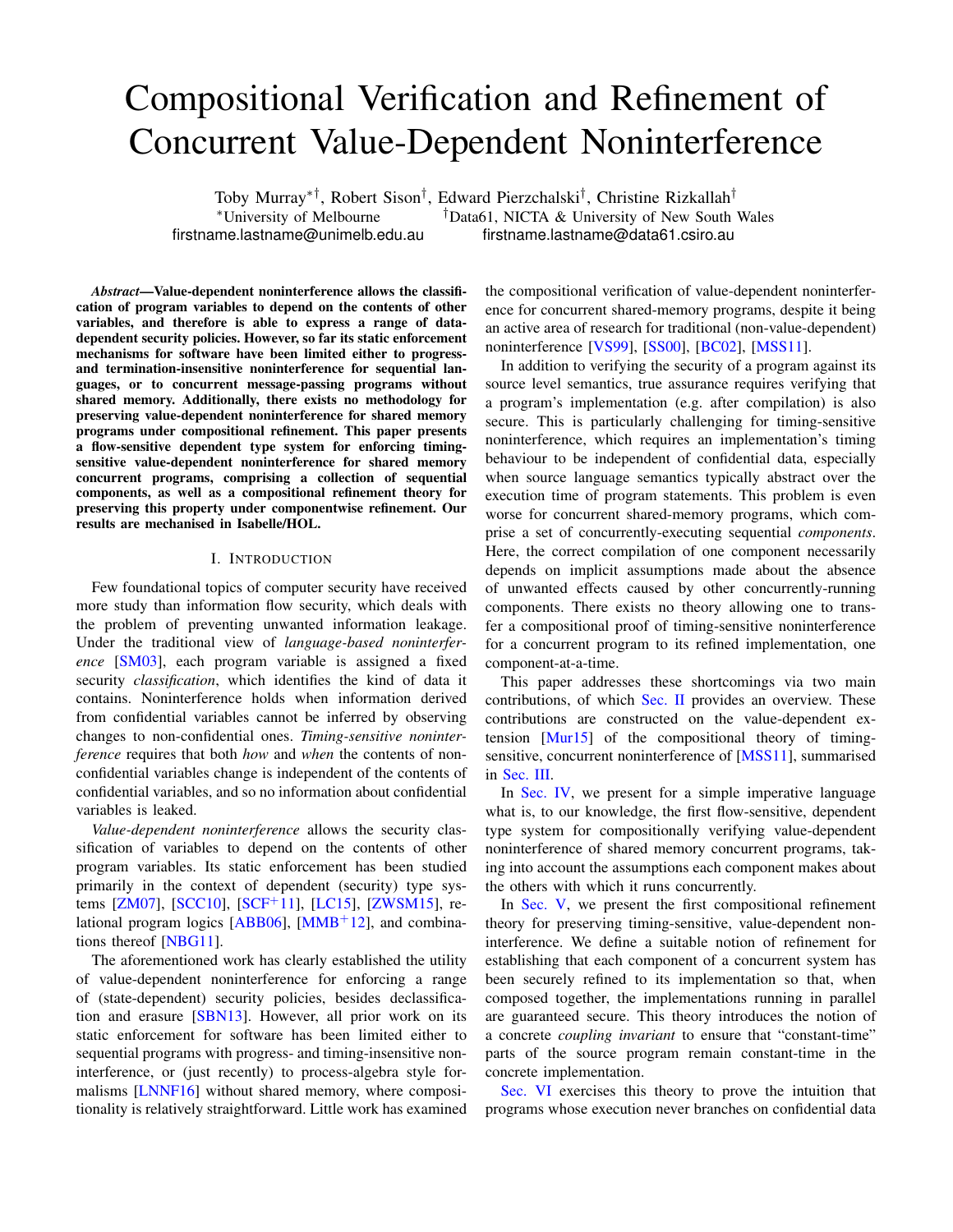(and so are trivially constant-time) can be securely refined by what we call *simple* refinement relations, without a coupling invariant. Such refinement relations must naturally not introduce new branching on confidential data, or choose to refine programs differently based on confidential memory contents.

We discuss related work in [Sec. VII](#page-13-0) before concluding in [Sec. VIII.](#page-13-1) Our results are mechanised in Isabelle/HOL, and were typeset here by Isabelle [\[NPW02\]](#page-14-16) to avoid transcription errors. The total size of our Isabelle/HOL formalisation (including examples) is over 20,000 lines.

## II. OVERVIEW

<span id="page-1-0"></span>This section gives a high-level overview of the contributions of this paper, described in detail in subsequent sections.

## <span id="page-1-1"></span>*A. Type System*

*1) Language:* The type system we present in [Sec. IV](#page-6-0) is for a tiny imperative language for writing sequential components that run concurrently to one another with access to globally shared memory. As is usual, we restrict our attention to noninterference over the two-point lattice of classifications  ${Low, High}$  ordered by  $\leq$  in the natural way. [Fig. 1a](#page-2-0) shows an example component that reads from an input buffer buffer, modelled as a single variable, and copies the contents into one of two output buffers, high-var and low-var, depending on whether the data held in the input buffer was classified High or Low respectively. The classification of the input buffer buffer is value-dependent, and depends on the contents of the *control* variable control: when control is zero, buffer is Low and otherwise it is classified High. control is itself statically classified Low, as required for all such variables on which the classification of other variables depend [\[Mur15\]](#page-14-15) to prevent information leakage from changes to variable classifications. The variable temp is also statically classified Low.

The comments delimited by /\* and \*/ indicate local *assumptions* made by this fragment of code about the behaviour of other components in the system. These assumptions are what allow us to verify this component as being secure in isolation from the other components in the system that it may execute concurrently with. Specifically, given a system comprising a set of components, to verify the entire system as secure it suffices to (1) verify each component on its own under its local assumptions, and (2) to prove that each component adheres to the assumptions of all others. This result is proved formally in [\[Mur15\]](#page-14-15), extending [\[MSS11\]](#page-14-14), which we summarise later in [Sec. III.](#page-4-0) Verifying each component under its local assumptions is precisely the purpose of the type system we present in this paper. Existing techniques can be applied to verify that each component adheres to the assumptions of all others [\[MMOPW15\]](#page-14-17).

Before executing the first skip statement, the code *acquires* the assumption that no other component will modify (Asm-NoW) control and it operates under that assumption for its entire execution because it never explicitly *releases* it. Before executing the second skip statement, it acquires the assumption that no other component will read or modify (AsmNoRW)

temp, a variable that temporarily holds the contents of buffer while the code is working out what classification buffer is.

This assumption about temp is maintained up until the final skip statement, at which it is *released*. The control assumption ensures that the classification of buffer won't change in between this code having read its value and then later examining control. The temp assumption ensures that, in the event that buffer was classified High, that no other component will inadvertently read that High data while it is residing in temp, which would be insecure since temp is classified Low.

*2) Typing Contexts and Judgements:* The judgements of our flow-sensitive type system are of the form  $\vdash \Gamma$ , S, P {*c*}  $\Gamma'$ , S', P' for statements *c* of our language. Here, Γ, S and *P* record information that is true about the state from which  $c$  executes and  $\Gamma'$ ,  $S'$  and  $P'$  record updated information that is true as a result of *c* having executed.

The environment  $\Gamma$  tracks the (dependent) classification of the data in variables throughout the program. The types in Γ depend on memory. To ease its automation, we represent these types by sets of predicates on memory. A type *t* is *interpreted* as Low in memory *mem* when all predicates in the set *t* hold for *mem*, and is interpreted as High in *mem* otherwise. With this representation of types, we can phrase subtyping and typeequivalence via predicate entailment, which eases automation. After the assignment temp := buffer in the program in [Fig. 1a,](#page-2-0)  $Γ$  is updated with the mapping temp  $\mapsto$  {control == *0*}, the predicate representation of the type (i.e. value-dependent classification) of buffer.

To decide whether an assignment like  $low\text{-}\mathsf{var} := \text{temp}$  is secure, our type system maintains a set of predicates *P* that are known to be true at the current point in the program. When this assignment is encountered in the program in [Fig. 1a,](#page-2-0) *P* contains the predicate control  $== 0$  because this assignment is performed in the then-branch of the program's single ifstatement. Proving that this assignment is secure then requires showing that the type of temp in  $\Gamma$  is a *subtype* of the type of low-var, *under the predicates in P*. By this we mean the following. Let *t* be the type of temp in Γ. Then for all memories *mem* satisfying *P*, the interpretation of *t* in *mem* is  $\leq$ the interpretation of low-var's type (which is statically Low). This requirement is phrased in terms of predicate entailment: whenever all predicates in *P* hold, we require that all predicates in *t* also hold, implying that the data in *t* is Low. Since the sole predicate in *t*, control  $== 0$ , is also present in *P*, the assignment is straightforwardly secure.

The final component  $S$  tracked by the type system accounts for the reality that other components in the system may modify any variable for which the current component does not have an  $AsmNow$  or  $AsmNoRW$  assumption — i.e. any variable that is assumed writable. S is simply a pair of sets  $(NW, NRW)$ where *NW* and *NRW* record, respectively, those variables for which the component has an AsmNoW and AsmNoRW assumption. It is updated in the natural way when statements like skip  $\frac{1}{2}$  control  $\frac{1}{2}$  AsmNoW  $\frac{1}{2}$  are encountered.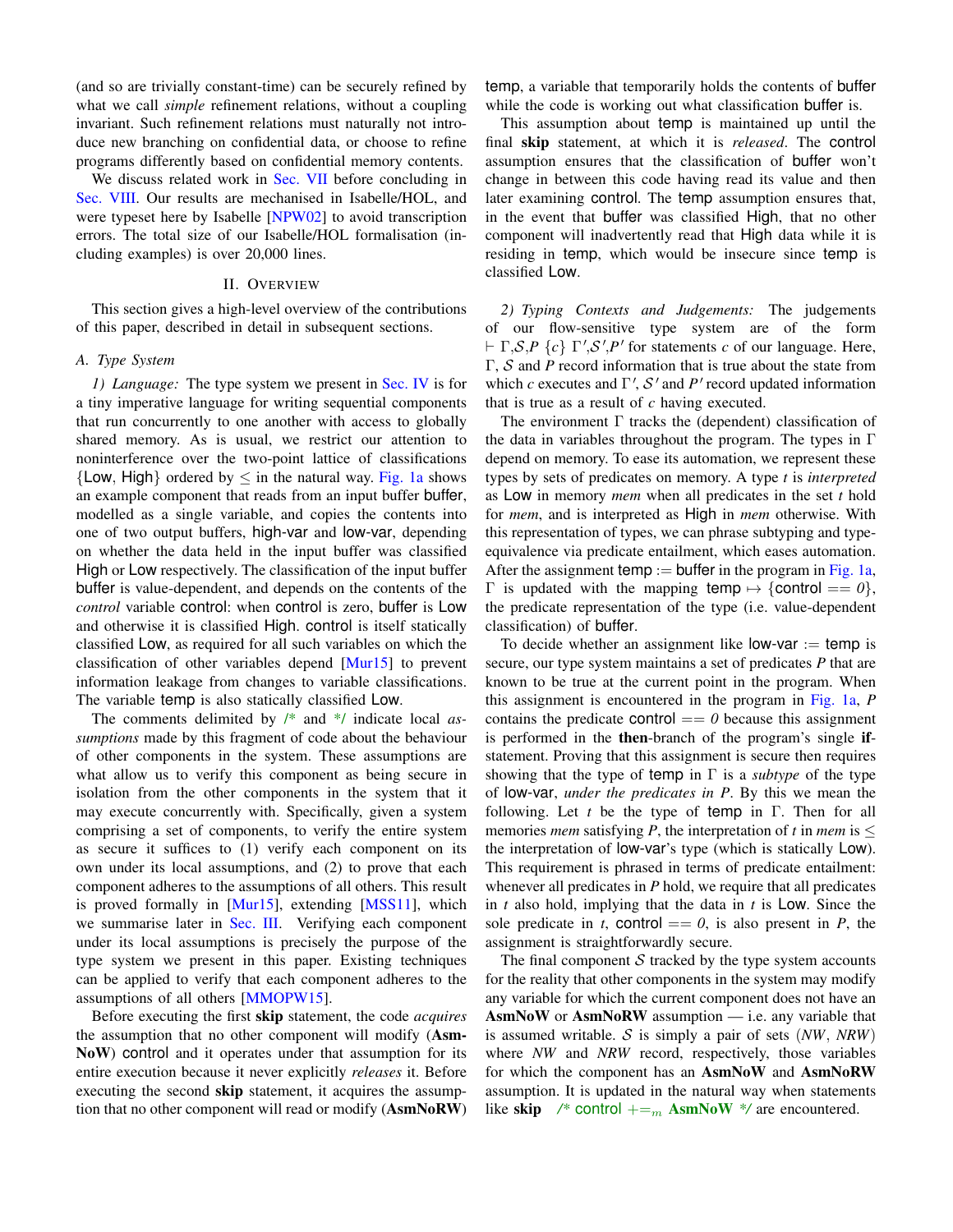```
skip /* control +=_m AsmNoW */;
\mathbf{skip} /* temp +=<sub>m</sub> AsmNoRW */;
temp := buffer;
if control == 0 then
 low\text{-}var := tempelse
 high-var := temp
endif;
temp := 0;
skip /* temp - =_m AsmNoRW */
(a) Reading a dynamically-classified
buffer, adapted from [Mur15].
                                                             skip /* control<sub>C</sub> +=<sub>m</sub> AsmNoW */;
                                                             skip /* temp<sub>C</sub> +=<sub>m</sub> AsmNoRW */;
                                                             temp_C := buffer_C;
                                                             \text{reg}_C := \text{control}_C;
                                                             if reg_C == 0 then
                                                              low\text{-}\mathsf{var}_C := temp_Celse
                                                              high-var_C := \text{temp}_Cendif;
                                                             temp_C := 0;skip /* temp<sub>C</sub> - =_m AsmNoRW */
                                                              (b) A trivial refinement of Fig. 1a.
```
Fig. 1: Value-dependent noninterference and its refinement.

*3) Stability:* The purpose of  $S$  is to restrict the information that the type system records in  $\Gamma$  and  $P$  to being that which pertains only to *stable* variables, which are those contained in S. It is only stable variables whose values are guaranteed not to be altered by other components, and so it makes sense to track information only about them. Hence, every variable mentioned in Γ must be stable, as must every variable mentioned in a predicate in *P*. The type system maintains this invariant.

We make the explicit design decision that our type system records information that pertains only to the current state of the program; it does not attempt to record information about the values of variables in the past, for instance. This keeps the set of predicates *P* from increasing monotonically. However, as a result, all types in Γ need to be *stable* in the sense that the variables that they depend on need to be included in  $S$ . This ensures that we can always interpret all dependent types in Γ under the entire set of predicates in *P*.

*4) Context Rewriting:* The ability to keep the amount of information that our type system must deal with under control comes at the price of complicating its application in some instances. To see why, suppose we altered [Fig. 1a](#page-2-0) by adding the line skip  $\frac{\partial^*}{\partial t}$  control  $-\frac{m}{m}$  AsmNoW \*/ directly preceding the assignment to low-var. Doing so releases the assumption that control won't be modified, making it unstable. Thus the type of temp in Γ, which recall is  $\{\text{control} == 0\},\$ no longer applies. This type refers to the value of control when buffer was read. However, its value may have since changed because it is now unstable.

To solve this problem, the typing rules allow the typing context  $\Gamma$  to be rewritten by replacing types with ones that are equivalent under the set of predicates *P*. Like subtyping, this equivalence is phrased via predicate entailment, easing its automation. Thus, at the point where control is determined to be zero (and thus *P* contains the predicate control == 0),  $\Gamma$ can be rewritten to replace temp's type with the equivalent one under *P* of simply the empty set of predicates  $\emptyset$ , which refers to no variables and so is trivially stable.

*5) Automation:* Our type system generalises over the program's languages of arithmetic and boolean expressions, and reuses the program's boolean expressions as the language of predicates (in types and in *P*). Having fixed the expression languages, however, the application of our type system is easily automated. We have implemented a set of automated tactics in Isabelle's Eisbach [\[MWM14\]](#page-14-18), [\[MMW16\]](#page-14-19) proof method language to automate typing proofs for programs employing a trivial predicate language. The security proofs of examples like [Fig. 1a](#page-2-0) are entirely automated, for instance. The tactics at present require user intervention to specify when and how to rewrite the typing context  $\Gamma$ , as well as in some instances to provide post-contexts following if-statements (as explained later in [Sec. IV\)](#page-6-0). However, because type equivalence can be deduced from predicate entailment, automating this reasoning should also be feasible for an appropriately expressive predicate language.

# <span id="page-2-1"></span>*B. Refinement*

*1) Component Refinement:* The primary purpose of our theory of refinement (presented in [Sec. V\)](#page-9-0) is to allow a proof of security for a concurrent program, carried out onecomponent-at-a-time (e.g. using our type system), to be transferred to a more *concrete* semantics for the program with as little work as possible. The more concrete semantics for the concurrent program is one arising from having refined each individual component of the more abstract program individually. A component might be refined by e.g. compiling it and interpreting the object code against an assembly-level semantics, or by manually constructing a more detailed model of the component than that used for the security proof, etc.

[Fig. 1b](#page-2-0) depicts a trivial refinement of the program in [Fig. 1a.](#page-2-0) Each variable that corresponds to a variable from [Fig. 1a](#page-2-0) has the same name as the original variable, but with the subscript "*C*" (for "concrete") appended. Notice that there is a new variable reg<sub>C</sub> that has no corresponding variable in [Fig. 1a.](#page-2-0) This is a *private* variable for the concrete component that is assumed globally to be  $AsmNoRW$  - i.e. is assumed that other components will neither read nor write it for the entire lifetime of the program. reg<sub>C</sub> is used to store the value of the control variable control<sub>C</sub> before testing its value with the subsequent if-statement.

This refinement of [Fig. 1a](#page-2-0) introduces both new private state (reg<sub>C</sub>) as well as changing the level of atomicity for some actions of the original program (the single action of the original program in which control's value was tested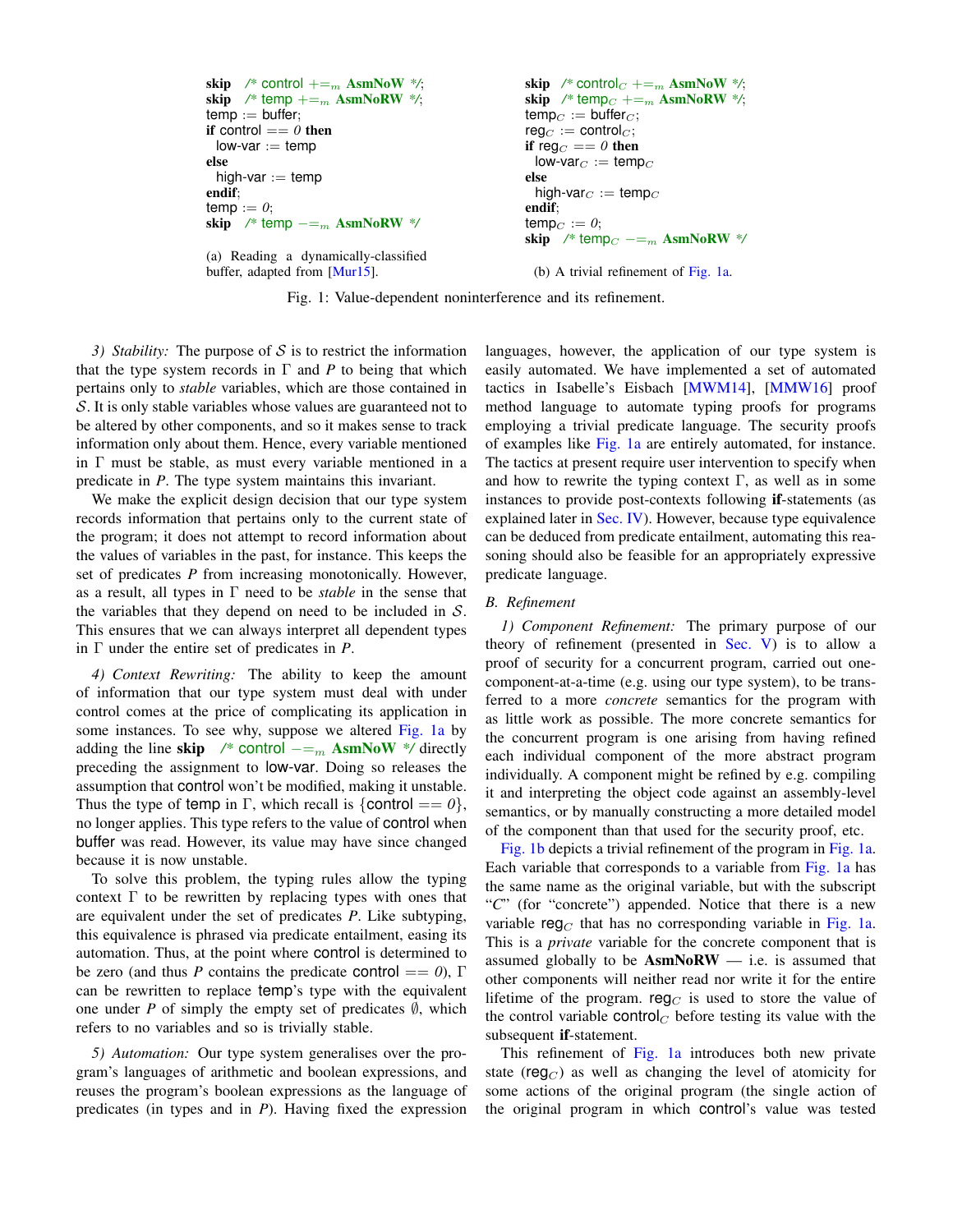has now been broken into two: one for loading control $<sub>C</sub>$ </sub> into reg<sub>C</sub> and a second for testing the value of reg<sub>C</sub>). Our theory of refinement supports both of these kinds of transformations, including those in which several actions of the abstract component are *optimised* into fewer concrete actions.

*2) Refinement Relations:* Refinement is phrased formally as a relation between the semantic configurations of the abstract and concrete components. Since the (value-dependent) timingsensitive noninterference property we consider observes the entirety of memory (as opposed, for instance, to just the input/output events of the program), it requires a fairly strong refinement relation in order to transfer it from the abstract to the concrete component. In particular, the refinement relation must ensure that at each point in the concrete program there exists a corresponding point in the execution of the abstract program. By "corresponding", we require that the values of all variables in the abstract program match the values of their corresponding variables in the concrete program, and that the assumptions (and guarantees  $-$  see later in [Sec. III\)](#page-4-0) about each abstract variable are identical for their corresponding variable.

This means that the concrete program is free to perform actions not present in the abstract program (such as loading control<sub>C</sub> into reg<sub>C</sub>), so long as those actions only modify the newly introduced private variables of the concrete program (here, reg<sub>C</sub>). As mentioned above, this doesn't preclude the concrete program from implementing multiple steps of the abstract program in a single step of the concrete program. It does prevent the concrete program from re-ordering actions performed by the abstract program.

These restrictions ensure that the set of reachable states of the concrete program corresponds to that of the abstract program, which is necessary for preserving security. To see why, consider what would happen for instance if the following two statements were reordered: buffer  $:= 0$ ; control  $:= 0$ . The first ensures that buffer contains non-confidential data, and so is safe to classify as Low (which is the effect of the second statement). Were they reordered, buffer may end up being classified Low while still holding non-Low data — a clear security violation.

*3) Dealing with Concurrency from Other Components:* In order to allow each component of a concurrent system to be refined independently, our refinement theory must take into account potential effects caused by other concurrentlyexecuting components. Consider the program in [Fig. 2a](#page-4-1) and specifically the statement  $x := y + z$  therein. Suppose, as is very common, that the source language semantics models the evaluation of the expression  $y + z$  as occurring atomically. Suppose, however, that this statement is implemented in the concrete component by multiple statements, the first two of which load y and z into separate registers respectively and the third of which adds them together. [Fig. 2b](#page-4-1) depicts an example of this kind of refinement, expressed in the same tiny imperative language used elsewhere in this paper. In the concrete system, while these multiple instructions are executing, other components may execute in between, possibly modifying the values of (the concrete counterparts of) y and z in memory.

These modifications are problematic for refinement. As far as the source program is concerned, after executing the statement  $x := y + z$  it is always true that the sum of the values in the variables y and z is equal to the value in x. However, because of the aforementioned concurrency, the same doesn't follow trivially in the concrete system.

To remedy this problem, we leverage the local assumptions made by each component. Specifically, inspired by [\[LFF14\]](#page-14-20), we require the refinement relation to be preserved by changes to all variables that the component is assuming may be modified (i.e. all those for which it does not have AsmNoW or AsmNoRW assumptions). In the example above, this would allow the statement  $x := y + z$  to be refined into multiple separate ones as described only if the source component had AsmNoW or AsmNoRW assumptions for y and z at the time of performing the assignment. This is the reason that the program in [Fig. 2a](#page-4-1) acquires AsmNoW for these variables; a similar argument applies to h.

Thus our refinement theory makes explicit the otherwise implicit assumptions made e.g. by the compiler when compiling code that will run in a concurrent context. It does so that components can be soundly refined separately while ensuring that when composed together, the refined concurrent program will not only be secure, but that its reachable states will be a subset of those for the abstract concurrent program.

*4) Concrete Coupling Invariants:* Knowing that each concrete state corresponds to an abstract one is not sufficient for preserving timing-sensitive noninterference. This is because timing-sensitive noninterference requires the Low-observable timing properties of a program to be independent of non-Low data. When this holds, we term the program *constant time*.

Consider a component like that in [Fig. 2a](#page-4-1) that contains an if-statement whose condition examines a non-Low variable. Timing-sensitive noninterference usually requires the thenand else-branches to take the same number of steps (i.e. the same amount of time, as viewed through the source program's small-step semantics) to execute.<sup>[1](#page-3-0)</sup> The same must be true for the concrete component if noninterference is to be preserved; however, simply requiring that each state of the concrete component corresponds to an abstract state is not enough to ensure this.

To remedy this problem, we introduce the notion of a *concrete coupling invariant*. It relates different executions of the concrete program arising from it having branched on non-Low data, and, by proving that it is maintained, ensures that they each take the same number of steps to execute. For instance, to prove that the refinement in [Fig. 2b](#page-4-1) is securitypreserving one uses a coupling invariant that relates the first skip statement of the component's then-branch to the first statement reg1 $_C := y_C$  of the component's else-branch, relates the second skip to reg $2<sub>C</sub> := z<sub>C</sub>$ , relates the statement reg0<sub>C</sub> :=  $y_C$  to reg0<sub>C</sub> := reg1<sub>C</sub> + reg2<sub>C</sub>, and relates the

<span id="page-3-0"></span> ${}^{1}$ [Fig. 2a](#page-4-1) satisfies this condition (only) because the addition is evaluated atomically in the language's small-step semantics, as mentioned above.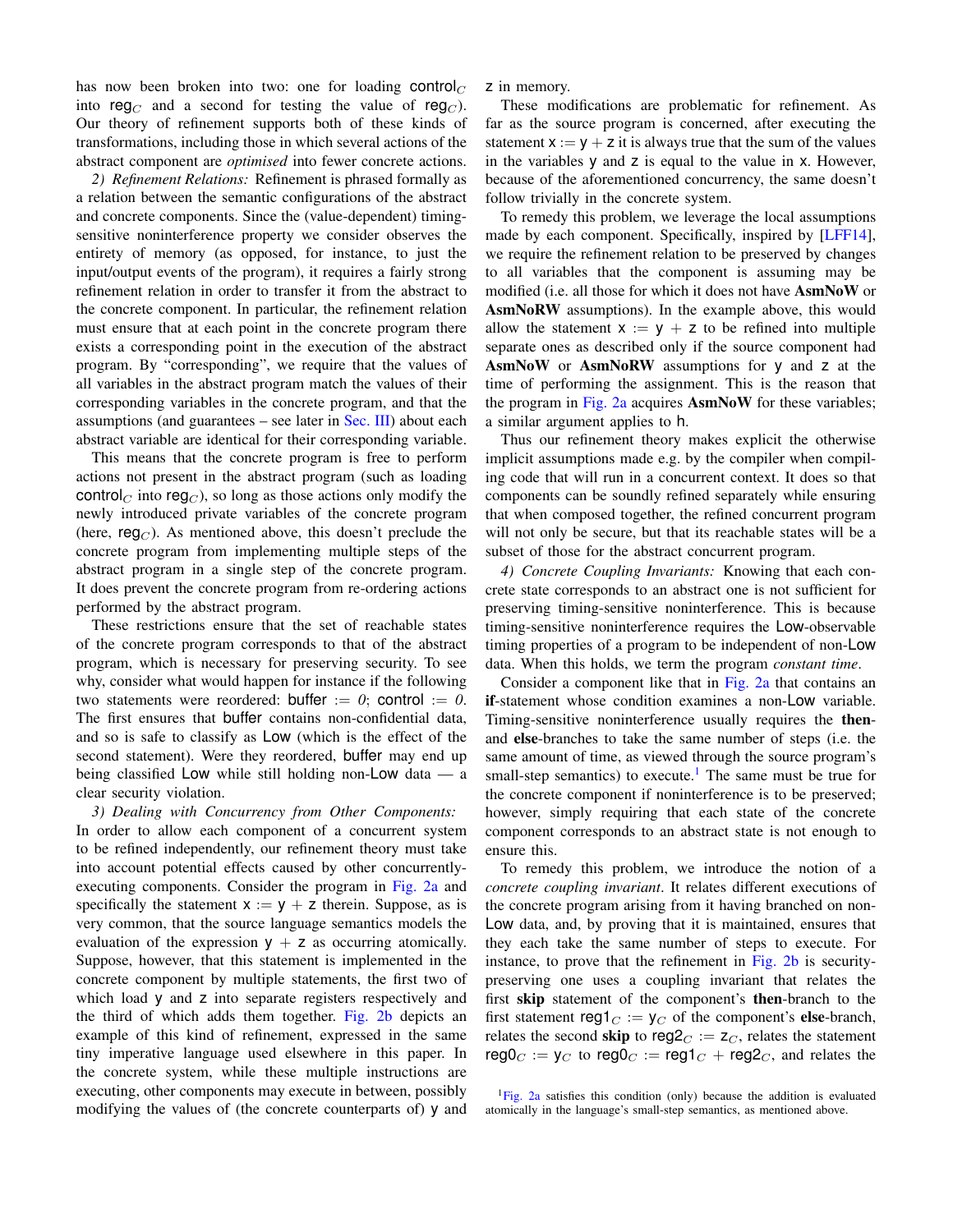```
skip /* h +=_{m} AsmNoW */;
skip /* y +=<sub>m</sub> AsmNoW */;
\sin /* z +=<sub>m</sub> AsmNoW */;
y := 0;
z := 0;x := y;
if h := 0 then
 x := yelse
 x := y + zendif
(a) A program with a High conditional.
                                                                \mathbf{skip} /* \mathsf{h}_C +=<sub>m</sub> AsmNoW */;
                                                                skip /* y_C += m AsmNoW */;
                                                                skip /* z_C +=<sub>m</sub> AsmNoW */;
                                                                y_C := 0;z_C := 0;x_C := y_C;\mathsf{reg3}_C := \mathsf{h}_C;if reg3_C := 0 then
                                                                  skip;
                                                                  skip;
                                                                  \mathsf{reg0}_C := \mathsf{y}_C;x_C := \text{reg0}_Celse
                                                                  reg1_C := y_C;
                                                                  reg2_C := z_C;
                                                                  \text{reg0}_C := \text{reg1}_C + \text{reg2}_C;x_C := \text{reg0}_Cendif
```
(b) A refinement of [Fig. 2a.](#page-4-1)

Fig. 2: Compositional refinement of timing-sensitive noninterference.

statement  $x_C := \text{reg0}_C$  to itself. Importantly, coupling invariants need not talk about whether memory contents are secure, but merely whether two possibly different concrete executions are synchronised.

*5) Simple Components and Simple Refinements:* Components whose execution doesn't branch on non-Low data are trivially constant-time, in that their execution-time (as measured through the number of evaluation steps in the source language's small-step semantics) depends only on Low data. Thus they can be refined securely using only *simple* refinement relations without need for concrete coupling invariants, so long as the refinement relation itself doesn't introduce new branching on non-Low data, or choose to refine programs differently based on the contents of non-Low memory. We derive this result formally as a consequence of our refinement theory in [Sec. VI.](#page-12-0)

# III. COMPOSITIONAL, VALUE-DEPENDENT NONINTERFERENCE

<span id="page-4-0"></span>Before describing our type system [\(Sec. IV\)](#page-6-0) and refine-ment theory [\(Sec. V](#page-9-0)  $\&$  [Sec. VI\)](#page-12-0), we first briefly describe the compositional theory of value-dependent timing-sensitive noninterference on which they are constructed. We build on [\[Mur15\]](#page-14-15)'s theory, which is itself a value-dependent extension of a subset of the theory from [\[MSS11\]](#page-14-14).

*1) Preliminaries:* The concurrently-executing components share access to a global *memory*, which is modelled as a mapping from a finite set of *variables* to *values*. As mentioned in [Sec. II,](#page-1-0) we restrict our attention to a two-point lattice of security classifications High and Low, where Low < High. Let  $\mathcal{L}_{mem}$  *v* give the (value-dependent) classification of variable *v* when the memory is *mem*. Let Cvars  $\nu$  denote the (fixed) set of variables that variable *v*'s classification depends on, such that:

$$
(\forall x \in \mathcal{C} \text{vars } y. \text{ mem}_1 x = \text{mem}_2 x) \longrightarrow \mathcal{L}_{\text{mem}_1} y = \mathcal{L}_{\text{mem}_2} y
$$

Let  $C \equiv \bigcup_{x} C$ **vars** *x* denote the set of *control variables*, i.e. those that determine the classification of all other variables. Then we require that these variables are always classified Low in order to prevent changes in variable-classifications from leaking confidential information:  $\forall x \in \mathcal{C}$ .  $\mathcal{L}_{mem}$   $x = Low \land$ Cvars  $x = \emptyset$ .

We assume that each component is programmed in a deterministic programming language. (Our type system instantiates this language with the tiny imperative one in which [Fig. 1](#page-2-0) and [Fig. 2](#page-4-1) are written.) Let  $\langle cmd, mds, mem \rangle$  denote a *local configuration* of an individual component where *cmd* is the currently executing *command*; *mds* is the current *modes state* for that component, which we describe shortly; and *mem* is the current memory. Let  $\rightsquigarrow$  denote a transition relation on local configurations that gives the small step operational semantics for the language.

The mode state tracks the current assumptions of an individual component, as well as *guarantees* made by that component. These guarantees are needed to satisfy the assumptions of other components, in order for the proofs of the individual components to compose. Let AsmNoW, AsmNoRW, GuarNoW, and GuarNoRW denote *modes* that a component may dynamically associate with each variable. When a component acquires AsmNoW on variable *v*, it assumes no other component will modify *v* or its classification. Acquiring AsmNoRW on *v* assumes additionally that no variable in {*v*} ∪ Cvars *v* will be read. The modes GuarNoW and GuarNoRW are the corresponding guarantees for AsmNoW and  $AsmNoRW$ ; e.g. acquiring  $GuarNoW$  on  $\nu$  is a guarantee that the component will not modify  $\nu$  or its classification.

The mode state is a mapping from each mode to the set of variables that currently have that mode. Thus *v* has e.g. mode  $\text{AsmNow}$  in mode state *mds* when  $v \in mds$   $\text{AsmNow}.$ 

A *global configuration* models the global state of the system that comprises a collection of concurrently running components. It is a pair: (*cms*, *mem*) where *cms* is a list of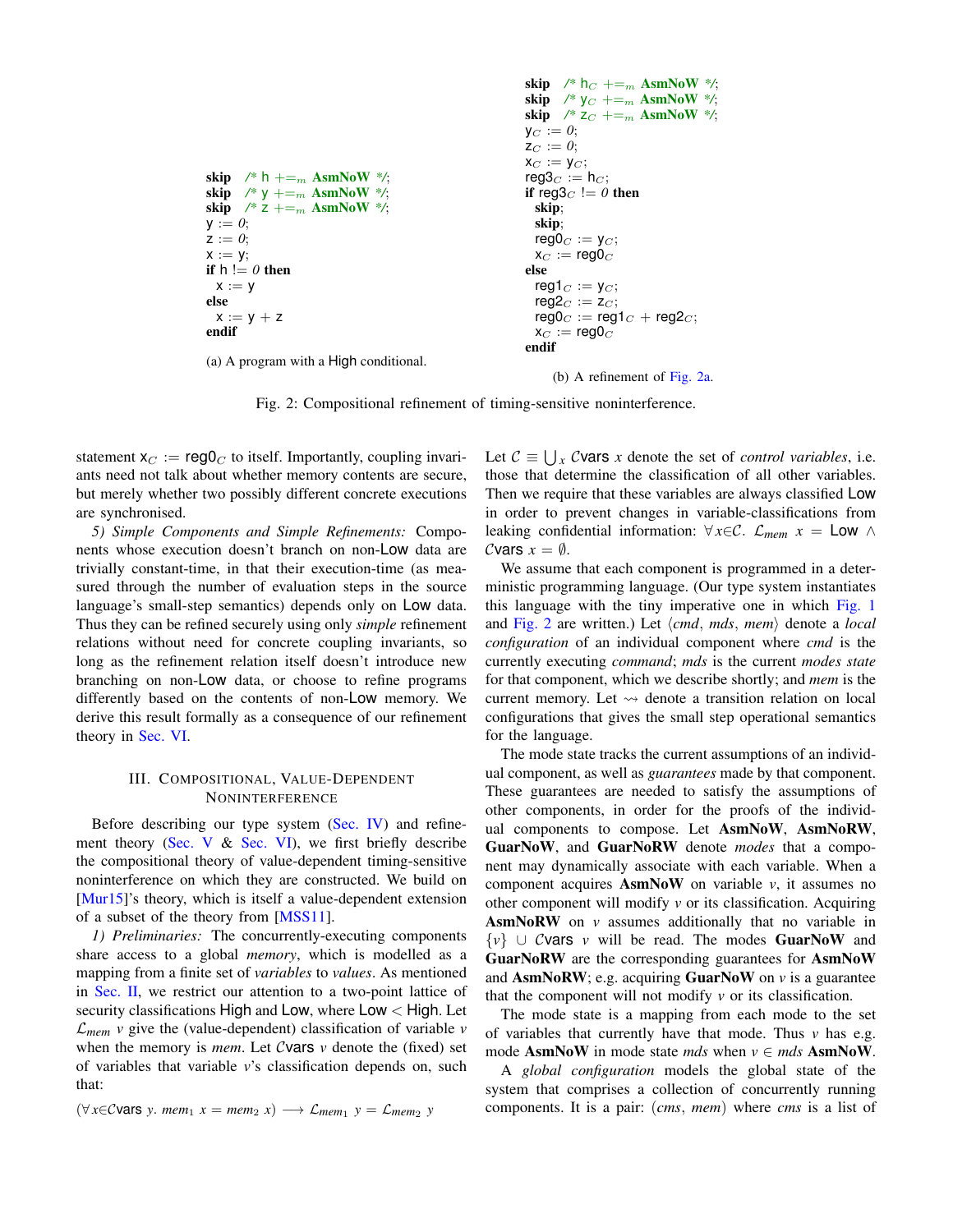command/mode state pairs (cmd<sub>i</sub>, mds<sub>i</sub>), one for each of the concurrently executing components, and *mem* is the memory (which they all share).  $\rightsquigarrow$  is the transition relation on global configurations, defined inductively as:

$$
cm s_{[i]} = (cmd_i, mds_i) \qquad i < |cms|
$$
\n
$$
\langle cmd_i, mds_i, mem \rangle \rightsquigarrow \langle cmd_i', mds_i', mem' \rangle
$$
\n
$$
(cms, mem) \rightsquigarrow i (cms[i := (cmd_i', mds_i')], mem')
$$

For a list *cms*, *cms*<sup>[i]</sup> denotes its *i*th element (indexed from 0), and |*cms*| denotes its length. The expression  $cms[i] := (cmd<sub>i</sub>'', mds<sub>i</sub>'')]$  updates the list *cms* at the *i*th position with  $(cmd_i', mds_i')$ .

 $(cms, mem) \rightarrow_i (cms', mem')$  denotes that the system transitions from global configuration (*cms*, *mem*) to configuration (cms', mem') by the *i*th component making an execution step. Such a step updates *i*'s command and mode state pair (*cmd*<sup>i</sup> , *mds*i) of *cms*, as well as the global memory *mem*, with the respective values obtained under the transition relation  $\rightsquigarrow$  from the local configuration  $\langle cms_i, mds_i, mem \rangle$ .

Concurrent execution is defined against a fixed *schedule sched*, a finite list prescribing the order in which components are to execute. Execution against *sched* is denoted  $\rightarrow$ <sub>sched</sub>, and defined in the natural way.

 $c \rightarrow_{\parallel} c' = (c = c')$  $c \rightarrow n$  · *ns*  $c' = (\exists c'' \cdot c \leadsto_n c'' \land c'' \rightarrow_n c')$ 

Here  $\parallel$  is the empty list and  $\perp$   $\perp$  the cons operator.

*2) Security:* We now define the main security properties. There is a *global* system-wide security property, and a *local* security property for each component. These are linked by a central *compositionality* theorem which states that if the local property holds for each component, then the global property holds for the entire system, assuming some side conditions to allow the local properties to compose. It is the local security property that our type system establishes for each component.

*a)* Global Security: Let  $mem_1 =^l$  mem<sub>2</sub> denote when the memories *mem*<sub>1</sub> and *mem*<sub>2</sub> are Low-equivalent:

 $m$ *em*<sub>1</sub>  $\equiv$   $\equiv$   $\forall$  *x*.  $\mathcal{L}_{mem_1}$   $x =$  **LOW**  $\longrightarrow$   $mem_1$   $x =$   $mem_2$   $x$ 

Because all  $C$  variables are Low, it follows straightforwardly that:  $mem_1 =^l mem_2 \longrightarrow (\forall x. \; \mathcal{L}_{mem_1} \; x = \mathcal{L}_{mem_2} \; x).$ 

Then let sys-secure *cms* be the global security property that denotes when the collection of concurrently executing components *cms* is secure. *cms* is a list of command/initialmode-state pairs, one for each component.

```
sys-secure cms ≡
∀ mem1 mem2.
     mem<sub>1</sub> = ^l mem<sub>2</sub> \longrightarrow(∀ sched cms<sub>1</sub>' mem<sub>1</sub>'.
            (\textit{cms}, \textit{mem}_1) \rightarrow \textit{sched} (\textit{cms}_1', \textit{mem}_1') \rightarrow\left(\exists \text{ cms}_2 \text{' means} \text{'}( \text{cms}, \text{mem}_2) \rightarrow \text{sched} (\text{cms}_2 \text{'}, \text{mem}_2) \right)(∀ cms<sub>2</sub>' mem<sub>2</sub>'.
                  (\textit{cms}, \textit{mem}_2) \rightarrow_{\textit{sched}} (\textit{cms}_2', \textit{mem}_2') \rightarrow\text{modes-eq} \cos_1<sup>7</sup> \cos_2<sup>7</sup> \land(∀x. x ∈ C ∨ C<sub>mem1</sub> / x = Low ∧ readable cms1' x →mem_1' x = mem_2' x))
```
Here modes-eq  $cms_1'$   $cms_2'$  denotes that the two lists  $cms_1'$ 

and *cms*<sup>2</sup> agree pointwise on their mode states, and we define  $\mathsf{readable} \ \mathit{cms}_1' \ \mathit{x} \ \equiv \ \forall \ (\mathit{cmd}', \ \mathit{mds}') \in \mathsf{set} \ \mathit{cms}_1'. \ \mathit{x} \ \notin \ \mathit{mds}'$ AsmNoRW where for a list *xs*, set *xs* denotes the set whose elements are precisely those in *xs*.

sys-secure *cms* asserts that given two initial memories that are Low-equivalent and executing an arbitrary schedule from the first, this execution can always be matched by running the same schedule from the second: in all cases, the two resulting configurations will have the same mode states for each component, and will agree for all control variables (which determine the classification of all others), as well as all Low variables that no component is assuming will not be read i.e. the two configurations will agree on the values of those variables that must hold Low data.

*b) Local Security:* The local security property essentially requires showing that each component preserves the following relational property, called Low-equivalent *modulo modes*:

 $m$ em<sub>1</sub> =  $_{mds}$ <sup>l</sup>  $m$ em<sub>2</sub> =  $\forall x. x \in C \lor \mathcal{L}_{mem_1} x = \textsf{Low} \land x \notin mds \textbf{ AsmNoRW} \longrightarrow$ *mem*<sub>1</sub>  $x = \text{mem}_2 x$ 

It requires that each component ensures that all  $C$ -variables and all Low variables that the component assumes may be read by other components, always contain only Low information. Note that:  $mem_1 =_{mds}^l$   $mem_2 \longrightarrow (\forall x. \mathcal{L}_{mem_1} \ x = \mathcal{L}_{mem_2} \ x).$ 

To prove that each component maintains this equivalence, the theory requires that a relation  $\beta$  can be found for each component that relates pairs of executions of the component and ensures that the Low-equivalence modulo modes is always preserved. B is called a *strong low bisimulation modulo modes* and is defined formally as follows.

B needs to be *closed under globally consistent changes*, meaning that it is preserved by the actions of the other components in the system, restricted according to the assumptions encoded in the current mode state *mds*. We denote this condition cg-consistent B.

cg-consistent  $B \equiv$ ∀ *c*<sup>1</sup> *mds mem*<sup>1</sup> *c*<sup>2</sup> *mem*2.  $\langle c_1, mds, mem_1 \rangle \mathcal{B} \langle c_2, mds, mem_2 \rangle \longrightarrow$  $(\forall A. (\forall x. \text{ mem}_1 x \neq \text{mem}_1 [\parallel_1 A] x \vee$  $mem_2 x \neq mem_2 [\parallel_2 A] x \longrightarrow$ writable *mds x*) ∧ (∀*x*.  $\mathcal{L}_{mem_1}$  *x*  $\neq$   $\mathcal{L}_{mem_1}$  [ $\parallel$ <sub>1</sub> *A*] *x* → writable *mds x*) ∧  $m$ em<sub>1</sub> [ $||$ <sub>1</sub> *A*]  $=$  $\frac{1}{mds}$ <sup>l</sup>  $m$ em<sub>2</sub> [ $||$ <sub>2</sub> *A*]  $\longrightarrow$  $\langle c_1, mds, mem_1 \ [\ \|_1 A] \rangle \mathcal{B} \ \langle c_2, mds, mem_2 \ [\ \|_2 A] \rangle)$ 

cq-consistent  $\beta$  quantifies over the actions  $\beta$  of other components in the system. An action *A* models the memoryupdates performed by other components and so is a partial mapping from variables to pairs of values (one for each of the memories in the two configurations related by  $\beta$ ). We write *mem*  $\left[\begin{matrix} 0 \\ 1 \end{matrix}\right]$  to denote updating the memory *mem* with the first set of changes in *A*, and *mem*  $\left[\right]_2$  *A*] for updating *mem* with the second set. *A* is restricted to only modify the values or classifications of variables  $x$  that are assumed to be writable:

writable  $mds$   $x \equiv x \notin mds$  AsmNoW  $\wedge x \notin mds$  AsmNoRW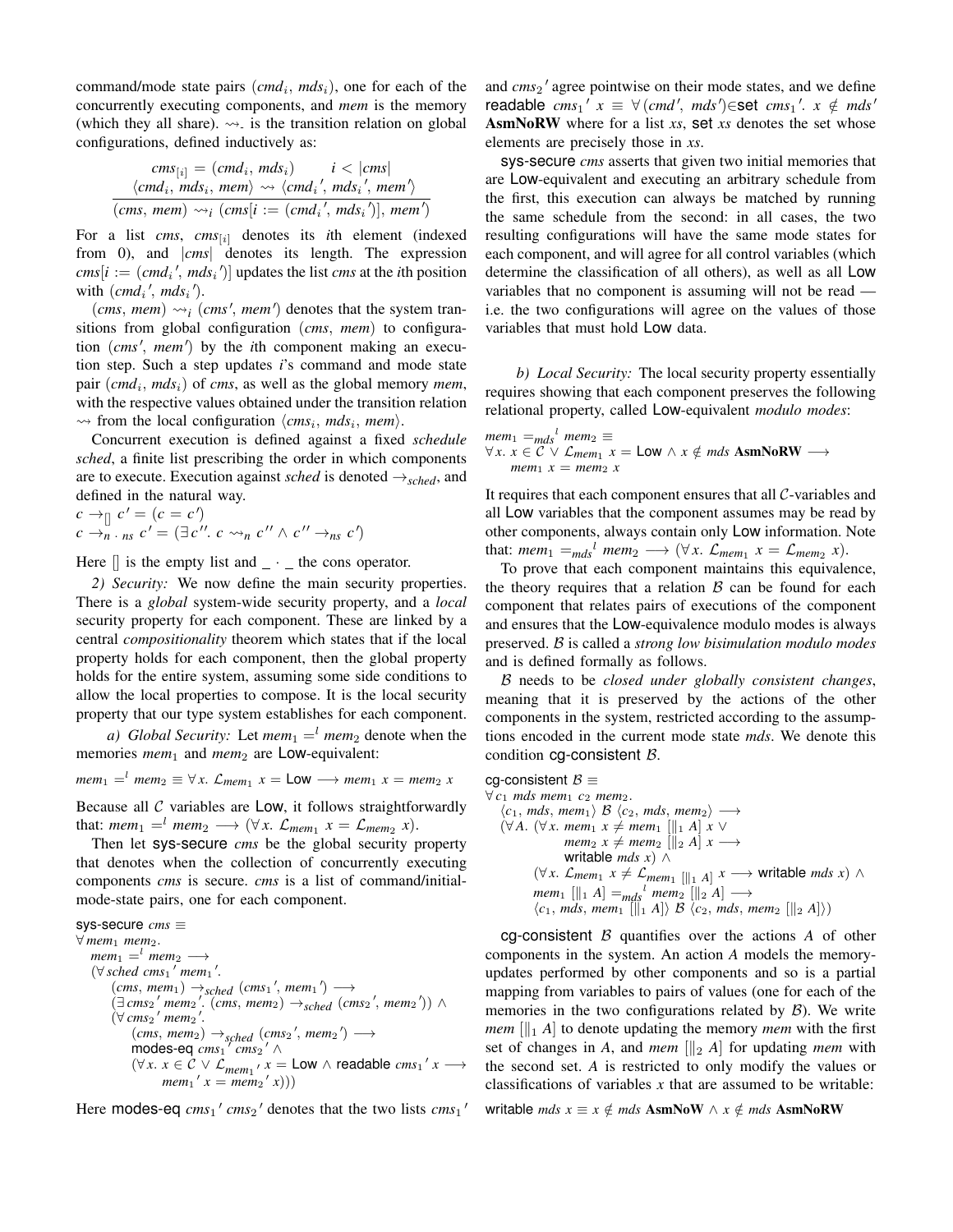Naturally, *A* is also restricted to preserving Low-equivalence modulo modes.

Let strong-low-bisim-mm  $\beta$  denote that  $\beta$  is a strong low bisimulation modulo modes, defined as:

```
strong-low-bisim-mm B \equiv(sym \beta \wedge cg-consistent \beta) \wedge(\forall c_1 mds mem<sub>1</sub> c_2 mem<sub>2</sub>.
      \langle c_1, mds, mem_1 \rangle B \langle c_2, mds, mem_2 \rangle →
       mem<sub>1</sub> =_{mds}<sup>l</sup> mem<sub>2</sub> ∧
       (\forall c_1' mds<sup>'</sup> mem<sub>1</sub>'.
             \langle c_1, mds, mem_1 \rangle \rightsquigarrow \langle c_1', mds', mem_1' \rangle \longrightarrow(\exists c_2 \text{ 'mem}_2'.\langle c_2, mds, mem_2 \rangle \rightsquigarrow \langle c_2', mds', mem_2' \rangle \wedge\langle c_1', mds', mem_1' \rangle \mathcal{B} \langle c_2', mds', mem_2' \rangle))
```
 $\beta$  must be symmetric, closed under globally consistent changes, and imply Low-equivalence modulo modes, as well as being preserved locally by the component.

Finally let com-secure *cmd* be the local security property that denotes when a single component, whose initial mode state is *mds* and whose program is *cmd*, is secure:

```
com-secure (cmd, mds) ≡
\forall mem<sub>1</sub> mem<sub>2</sub>.
    m<sup>l</sup> mem<sub>2</sub> \longrightarrow(\exists B. strong-low-bisim-mm B \wedge\langlecmd, mds, mem<sub>1</sub>\rangle B \langlecmd, mds, mem<sub>2</sub>\rangle)
```
*3) Compositionality:* The compositionality theorem is as follows [\[Mur15\]](#page-14-15):

<span id="page-6-1"></span>
$$
\begin{array}{c} \textit{Theorem 3.1:}\\ \forall \, (cmd, mds) \in \textit{set} \, \textit{cms.} \textit{com-secure} \, \, (cmd, mds) \\ \forall \, \textit{mem. sound-mode-use} \, \, (cms, \, \textit{mem}) \end{array}
$$

sys-secure *cms*

For the local security properties to compose, this theorem requires that each component always meets the assumptions of all others: ∀ *mem*. sound-mode-use (*cms*, *mem*).

sound-mode-use essentially requires that each component (1) guarantees to meet the assumptions of all others and (2) always adheres to its own guarantees. (1) requires that whenever a component has an AsmNoRW (respectively Asm-NoW) assumption for a variable *v*, that all other components have GuarNoRW (resp. GuarNoW) for *v*. (2) requires that whenever a component has the **GuarNoRW** guarantee for variable *v*, then its next step of execution doesn't depend on nor modify any variable in  $\{v\} \cup C$  vars *v*; and whenever it has **GuarNoW** for  $v$  then it doesn't alter  $v$ 's value nor its classification.

Recent work has shown how to verify that these conditions are enforced [\[MMOPW15\]](#page-14-17), or how to enforce them using dynamic monitoring [\[ACM15\]](#page-14-21).

## <span id="page-6-0"></span>IV. FLOW-SENSITIVE DEPENDENT TYPE SYSTEM

We now present our value-dependent type system, whose purpose is to prove components locally secure. Its soundness proof, mechanised in Isabelle/HOL, constructs an appropriate bisimulation  $\beta$ , and proves that it is a strong low bisimulation modulo modes. Its structure is similar to the Isabelle/HOL soundness proof of [\[MSS11\]](#page-14-14)'s non-value-dependent type system; however ours is considerably more involved (at almost triple the size).

The type system is defined over the simple imperative language of [\[MSS11\]](#page-14-14), extended with the illustrative synchronisation primitive await [\[PN02\]](#page-14-22). The statement await *e* do *c* done blocks execution until the condition *e* is satisfied, and then *atomically* executes the body *c*.

#### *A. Deeply Embedded Types*

Recall from [Sec. II](#page-1-0) that value-dependent security classifications (i.e. types) in our type system are deeply embedded as sets of predicates *t*. For a set of predicates *P*, we write  $\vert P \vert_{mem}$  when all predicates in *P* hold in memory *mem*. Then let  $[[t]]_{mem}$  denote the *interpretation* of type *t* in memory *mem*, defined as:

#### $[[t]]$ *mem*  $\equiv$  *if*  $|t|$ *mem then* Low *else* High

Types are interpreted as Low when all of their predicates hold, and as High otherwise.

We say that one type  $t$  is a *subtype* of another  $t'$  under predicates *P*, when, in each memory that satisfies *P*, *t*'s interpretation is always  $\leq$  to *t*'s. We can phrase this property conveniently in terms of *entailment* between sets of predicates. Let  $P \vdash P'$  denote when the set of predicates P entails the set of predicates *P'*, namely when  $\forall$  *mem*.  $\lfloor P \rfloor$ *mem*  $\longrightarrow \lfloor P' \rfloor$ *mem*. Then we write  $t \leq p \ t'$  to denote that *t* is a subtype of  $t'$  under predicates *P*:

$$
t \leq p t' \equiv (P \cup t') \vdash t
$$

Then:  $t \leq p$   $t' = (\forall \text{mem. } [P]_{\text{mem}} \rightarrow [t]_{\text{mem}} \leq [t']_{\text{mem}})$ as required. The characterisation of subtyping in terms of predicate entailment makes automating subtyping judgements more straightforward, which assists the automatic application of our typing rules for proving components secure.

Type *equivalence* is used when rewriting typing contexts, as mentioned earlier in [Sec. II-A.](#page-1-1) It is simply subtyping in both directions:

$$
t =:_{P} t' \equiv t \leq_{P} t' \wedge t' \leq_{P} t
$$

We say that a type is *wellformed* when its predicates refer only to control variables (i.e. those in  $C$  — see [Sec. III\)](#page-4-0). Recall that the value-dependent classification of variable *v* in memory *mem* is given by function  $\mathcal{L}_{mem}$  *v*. Then let  $\mathcal{L}$ type *v* denote a set of predicates such that  $\mathcal{L}_{mem}$   $x = \llbracket \mathcal{L}$ type  $x \rrbracket_{mem}$ and Cvars  $x = \text{vars-of-type } (\mathcal{L} \text{type } x)$ , where vars-of-type *t* denotes the set of variables appearing in predicates in *t*. Ltype *v* encodes *v*'s value-dependent classification as a dependent type in our type system. All types given by Ltype are clearly wellformed.

## *B. Contexts and Wellformedness*

Recall that our type system tracks three contexts: (1)  $\Gamma$ , the flow-sensitive typing environment; (2)  $S$ , which tracks which variables are currently stable (i.e. the two sets of variables that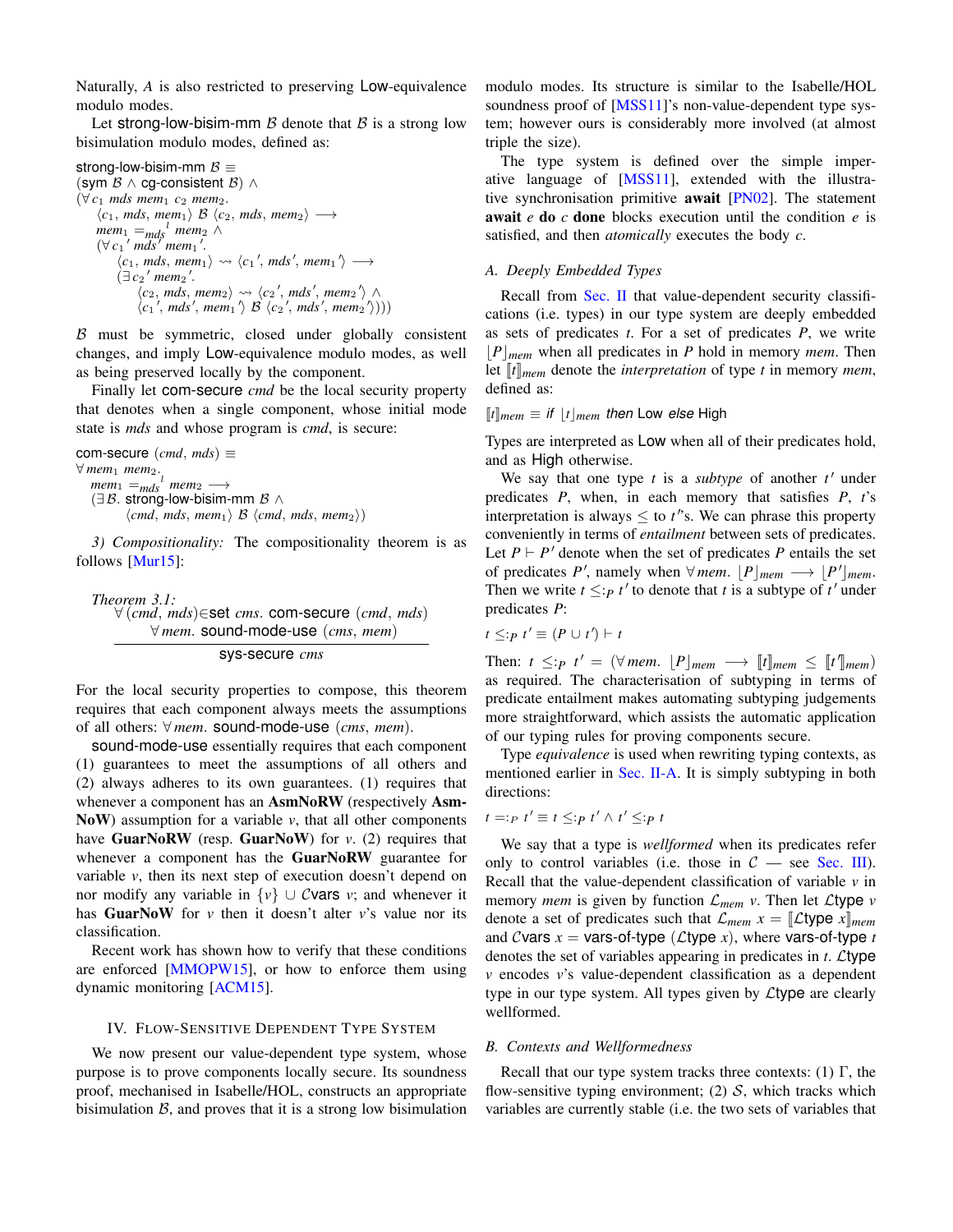have AsmNoW and AsmNoRW respectively); and (3) *P*, the set of predicates known to hold currently.

*P* tracks only those predicates known to hold currently, in order to keep its size under control during type checking. However, as mentioned in [Sec. II-A,](#page-1-1) this restricts the variables and types in  $\Gamma$ , and the predicates in *P* to just those that are stable, meaning that they refer only to stable variables (i.e. those in  $S$ ).

Our typing rules ensure that  $\Gamma$  tracks only stable, non- $\mathcal C$ variables. We say that the three contexts  $\Gamma$ , S and P are *wellformed* with respect to the mode state *mds* when: (1) all types in  $\Gamma$  are wellformed (as defined above) and stable, (2) Γ's domain is all stable non-C variables, (3) S agrees with *mds*, i.e.  $S = (mds \text{ Asm} \text{Now}, mds \text{ Asm} \text{NoRW})$ , and (4) all predicates in *P* are stable. We denote this condition wf *mds* Γ S *P*.

We lift the notion of type equivalence under a set of predicates *P* to typing contexts, overloading the notation.

$$
\Gamma =:_{P} \Gamma' \equiv
$$
  
dom  $\Gamma =$  dom  $\Gamma'$  ∧ (∀x∈dom  $\Gamma'$ . [ $\Gamma x$ ] =:\_{P} [ $\Gamma' x$ ])

Here, **dom**  $\Gamma$  denotes the domain of  $\Gamma$  and  $|\Gamma x|$  denotes the type that  $\Gamma$  has recorded for any  $x \in$  **dom**  $\Gamma$ .

Finally, we lift  $\Gamma$  from a partial- to a total-function on variables *x*, denoted  $\Gamma \langle x \rangle$ , defined as:

 $\Gamma\langle x \rangle \equiv$  *if*  $x \in$  dom  $\Gamma$  *then*  $|\Gamma x|$  *else* Ltype *x* 

# *C. Typing Rules*

The typing rule for expressions *e* takes the upper bound of the types of the *e*'s variables, denoted vars-of *e*.

$$
\Gamma \vdash e : \bigcup_{x \in \text{vars-of } e} \Gamma \langle x \rangle
$$

The typing rules for commands are shown in [Fig. 3.](#page-8-0) SEQ and SKIP mirror standard typing rules for these constructs. As elsewhere, WHILE requires the loop-guard *e* to be Low in order to satisfy timing-sensitive noninterference. It does so by asserting that *e*'s type *t* be Low (i.e. all predicates in *t* hold), under the current predicates  $P: P \vdash t$ . When typing the loopbody *c*, the notation  $P +_{\mathcal{S}} e$  adds the loop condition *e* to *P* so long as all of the variables it mentions are stable in  $S$ . This allows reasoning under the loop guard as in Hoare logic.

The AWAIT rule naturally requires the condition *e* to be Low: since the component will block until *e* is satisfied, its timing behaviour necessarily depends on *e*'s classification. As with the WHILE rule, when typing the body *c*, *e* is added to the predicate set  $P$  provided it is stable in  $S$ .

The IF rule also requires the condition *e* to be Low. While we could extend our type system to accommodate non-Low conditionals for if-statements (e.g. by following the approach of [\[MSS11\]](#page-14-14)), doing so is largely orthogonal to the issues of value-dependent noninterference, which is the focus of this paper. When typing the **then**  $(c_1)$  and **else**  $(c_2)$  branches respectively, the loop condition (respectively its negation) is added to the predicate set *P* so long as it is stable. The IF rule is designed to be as general as possible. Thus, when typing the then and else branches, it allows for the fact that the postcontexts may differ between the two branches. Specifically, the typing context and predicate sets may differ. The mode state must be identical to prevent trivial information leaks. To handle this difference, the rule allows the differing post contexts to be unified into a common typing environment  $\Gamma'''$ and predicate set  $P^{\prime\prime\prime}$ .

If used in this most general form, the IF rule requires the user to establish that the unified post-contexts are guaranteed to be wellformed. However, given a particular expression language, the process of finding the unified contexts can be automated along with these wellformedness obligations. We have implemented specialised forms of the IF rule in our Isabelle/HOL formalisation that both infer the post-contexts and safely discard the wellformedness obligations because the inferred contexts are wellformed by construction. [Fig. 4](#page-8-1) depicts an example specialised rule for an expression language that includes boolean implication.

Our type system includes three rules for assignments  $x := e$ , depending on the variable  $x$  being assigned to: As1 for non- $C$ variables not in Γ, As2 for (necessarily non-C) variables in Γ, and AsC for C-variables (necessarily not in  $\Gamma$ ). Each of these three rules updates the set of predicates *P* by making use of a user-supplied postcondition transformer post that, given a set of predicates *P* and an assignment  $x := e$ , calculates a new set of predicates guaranteed to hold after the assignment to *x* is performed, under the assumption that all predicates in *P* held beforehand. The new set of predicates must be restricted to those that are stable under S, which we denote  $\upharpoonright$  S. This allows the type system to propagate information from past assignment statements. We assume that post is always sound:

$$
\frac{\langle e, mem \rangle \downarrow v}{[P]_{mem} \longrightarrow [post P \langle x := e \rangle]_{mem(x := v)}}
$$

Here  $\langle e, mem \rangle \downarrow v$  denotes that expression *e* evaluates to value *v* in memory *mem*, while *mem* $(x := v)$  denotes memory *mem* with the value of variable *x* updated to *v*.

As1 requires the type of the expression  $e$  to not exceed  $x$ 's type. AS2 requires *e*'s type *t* to be stable, in that it doesn't mention any unstable variables. Additionally, if *x* is not assumed to be not read by other components (i.e.  $x \notin \text{snd } S$ and so doesn't have AsmNoRW), then *t* cannot exceed *x*'s type after the assignment is performed. Thus this rule allows storing High data in Low variables that are AsmNoRW.

AsC is the most interesting assignment rule, as it has to account for potential changes in classification of *other* variables, caused by changing *x* when  $x \in C$ . It naturally requires that the expression *e* is Low. But in addition, it requires that Γ will not be invalidated by the assignment, by requiring that no types in Γ mention *x*. As with similar restrictions, contextrewriting can always be used to work around this one, via the REWRITE rule that we explain shortly. To account for when *x* may change another variable *v*'s classification, ASC requires that any such  $\nu$  that is not **AsmNoRW** contains data at the time of the assignment that (1) is Low  $(P \vdash \Gamma \langle v \rangle)$ , and (2) does not exceed its (new) classification after the assignment  $(\Gamma \langle v \rangle \leq p \cdot \mathcal{L}$ type *v*).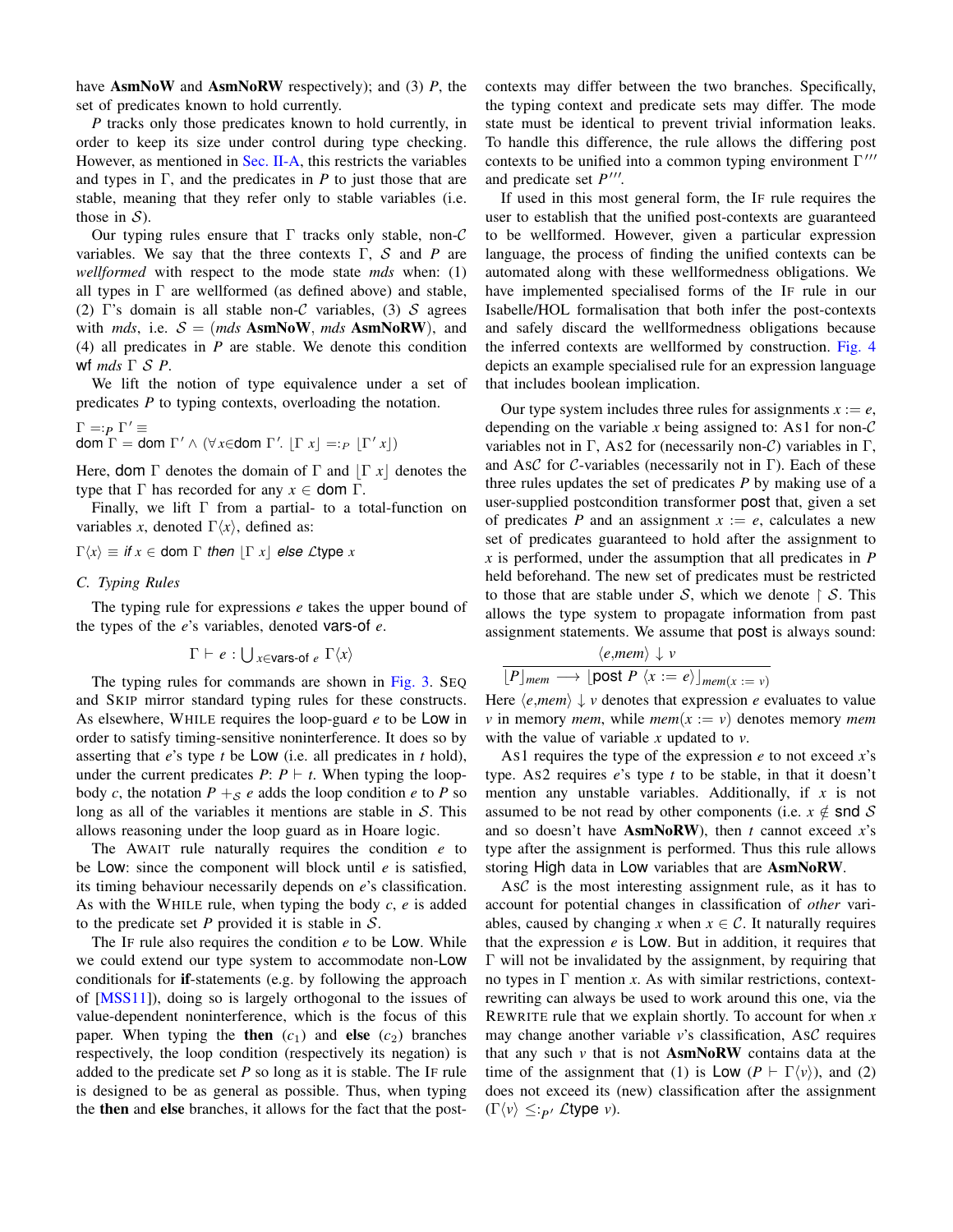<span id="page-8-0"></span>
$$
\frac{\Gamma_{\mathsf{P},\mathsf{S},\mathsf{P}}\left\{c_{1}\right\}\Gamma_{\mathsf{S}',\mathsf{P}'}\left\{\Gamma_{\mathsf{S},\mathsf{P}}\right\}}{\Gamma_{\mathsf{S},\mathsf{S},\mathsf{P}}\left\{\{c_{1};c_{2}\}\right\}\Gamma_{\mathsf{S}',\mathsf{S}'}\left\{\mathsf{P}'\right\}}\text{SED}\left\{\begin{array}{c}\frac{\mathsf{g}}{\Gamma_{\mathsf{S},\mathsf{P}}\mathsf{g}}\left\{\Gamma_{\mathsf{S},\mathsf{P}}\left\{\Gamma_{\mathsf{S},\mathsf{P}}\right\}\right\}\right\}\right\}\mathsf{SED}}{\Gamma_{\mathsf{S},\mathsf{P}}\left\{\mathsf{x}:c\right\}\right\}\mathsf{SAD}\left\{\mathsf{P}'\right\}\mathsf{SAD}\left\{\mathsf{P}'\right\}\mathsf{SAD}\left\{\mathsf{P}'\right\}\mathsf{SAD}\right\}\mathsf{SAD}\left\{\begin{array}{c}\frac{\mathsf{g}}{\Gamma_{\mathsf{S},\mathsf{P}}\mathsf{g}}\left\{\Gamma_{\mathsf{S},\mathsf{P}}\left\{\Gamma_{\mathsf{S},\mathsf{P}}\right\}\right\}\right\}\mathsf{SAD}\left\{\mathsf{P}'\right\}\mathsf{SAD}\right\}\mathsf{SAD}\right\}\mathsf{SAD}\left\{\begin{array}{c}\frac{\mathsf{g}}{\Gamma_{\mathsf{S},\mathsf{P}}\mathsf{g}}\left\{\Gamma_{\mathsf{S},\mathsf{P}}\left\{\Gamma_{\mathsf{S},\mathsf{P}}\right\}\right\}\mathsf{SAD}\left\{\mathsf{P}'\right\}\right\}\mathsf{SAD}\left\{\mathsf{P}'\right\}\mathsf{SAD}\left\{\mathsf{P}'\right\}\mathsf{SAD}\right\}\mathsf{SAD}\right\}\mathsf{SAD}\left\{\begin{array}{c}\frac{\mathsf{g}}{\Gamma_{\mathsf{S},\mathsf{P}}\mathsf{g}}\left\{\Gamma_{\mathsf{S},\mathsf{P}}\right\}\mathsf{g}}\right\}\mathsf{SAD}\left\{\mathsf{P}'\right\}\mathsf{SAD}\left\{\mathsf{P}'\right\}\mathsf{SAD}\left\{\mathsf{P}'\right\}\mathsf{SAD}\left\{\mathsf{P}'\right\
$$

Fig. 3: Typing rules.

<span id="page-8-1"></span>
$$
\frac{\Gamma \vdash e : t \qquad P \vdash t \qquad \Gamma, \mathcal{S}, P \dashv_{\mathcal{S}} e \{c_1\} \Gamma', \mathcal{S}', P' \qquad \Gamma, \mathcal{S}, P \dashv_{\mathcal{S}} \neg e \{c_2\} \Gamma', \mathcal{S}', P''}{P' \vdash \{e\} \qquad P'' \vdash \{\neg e\} \qquad P''' = ((\lambda x. e \longrightarrow x) \cdot P' \cup (\lambda x. \neg e \longrightarrow x) \cdot P'') \upharpoonright \mathcal{S}'}
$$
\n
$$
\Gamma, \mathcal{S}, P \{\text{if } e \text{ then } c_1 \text{ else } c_2 \text{ endif} \} \Gamma', \mathcal{S}', P'''
$$

Fig. 4: A specialised version of the IF rule that automatically infers wellformed post-contexts.

The ANNO rule parallels that of [\[MSS11\]](#page-14-14)'s non-valuedependent type system, except that is has the side conditions anno-stable and anno-sec described shortly. Here *upd* is an annotation like  $v$  +=<sub>m</sub> AsmNoW or  $v$  −=<sub>m</sub> GuarNoRW. The notation  $\Gamma \oplus_{\mathcal{S}} \text{upd}$  updates  $\Gamma$  based on the annotation *upd* and S: any variable made newly stable by *upd* is added to  $\Gamma$  (by mapping it to its *L*type); likewise any variable made unstable by *upd* given S is removed from Γ. The notation  $S \oplus \text{upd}$  updates S based on *upd* in the obvious way. anno-stable checks that releasing an assumption on a control variable *v* won't cause any types in Γ to become unstable (i.e. no types in  $\Gamma$  mention *v*), and that acquiring an assumption on a new non-control variable *v* that causes it to be added to  $\Gamma$  won't lead to  $\Gamma$  containing an unstable type (i.e. all of *v*'s control variables are already stable). anno-sec checks that if one releases a AsmNoRW assumption on a variable  $\nu$  for which one also has the  $\text{AsmNow}$  assumption (making the variable readable by others), then the classification of the variable's data  $|\Gamma v|$  does not exceed its Ltype. This condition is needed in addition to the check  $\forall x$ .  $\Gamma \langle x \rangle \leq p$  $\Gamma'(x)$  (from [\[MSS11\]](#page-14-14)) because in our type system  $\Gamma$  tracks all stable variables.

Finally, the REWRITE rule allows typing contexts and predicate sets to be rewritten, by replacing types with equivalent ones (under the appropriate predicate set), and by weakening and strengthening the pre- and post-predicate sets respectively, as in Hoare logic. As mentioned earlier, we include this rule to deal with the restriction that all types and predicates must always be stable, and the type system has been designed to facilitate the automatic application of this rule.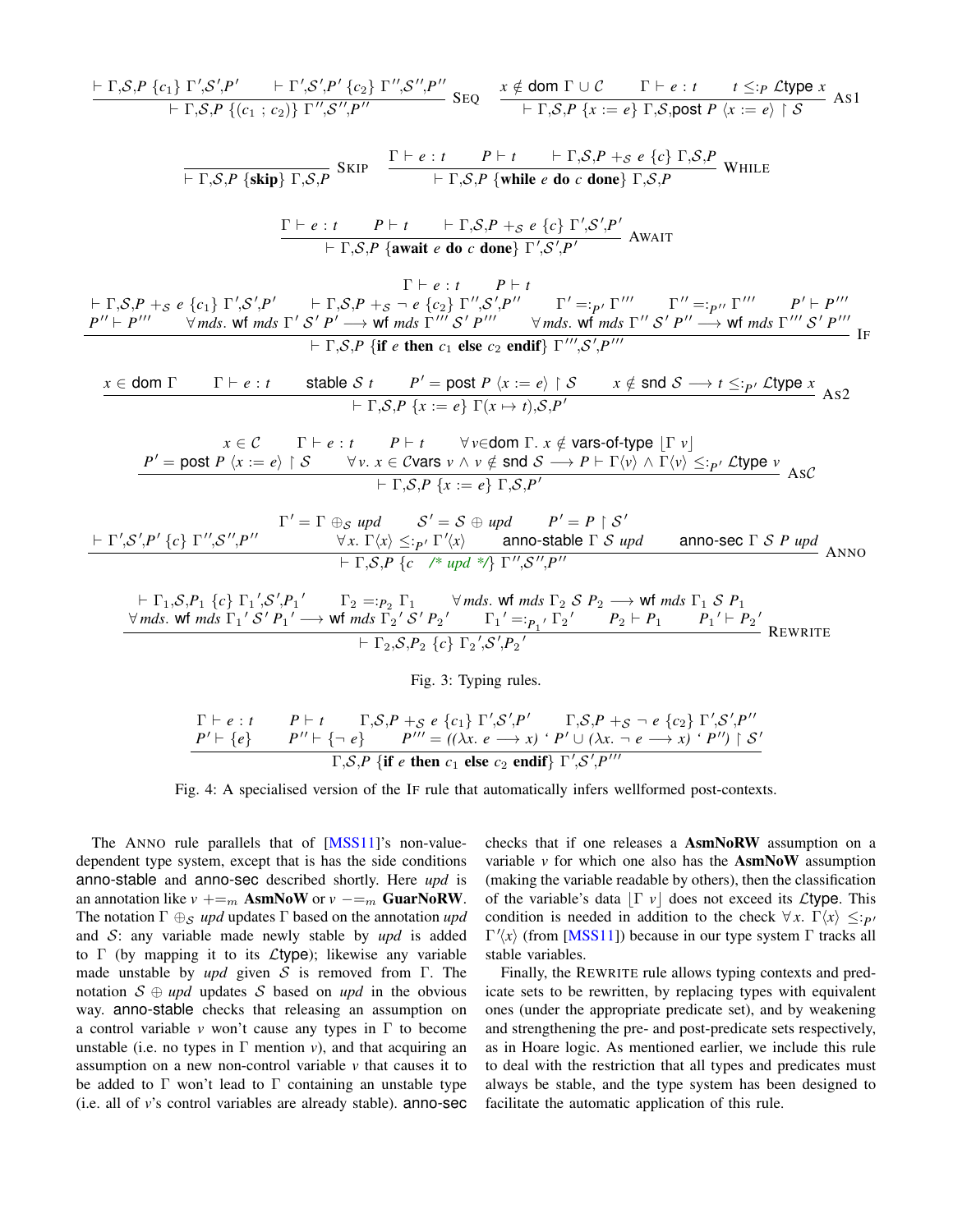# *D. Soundness*

Let  $\Gamma_0$  and mds<sub>0</sub> denote the empty typing context and mode state respectively. Then:

$$
\frac{\text{Theorem 4.1:}}{\text{Com-secure (cmd, mds_0)}} \\
$$

Our Isabelle/HOL formalisation contains the (slightly more detailed) statement for an arbitrary initial mode state.

# V. COMPOSITIONAL REFINEMENT

<span id="page-9-0"></span>We now present a notion of refinement for each component of a concurrent system. If a component is com-secure, then it will remain so when refined in this way. Additionally this notion of refinement composes and can be used to preserve the side conditions of [Theorem 3.1.](#page-6-1) Thus, given a system proved secure using [Theorem 3.1,](#page-6-1) each of whose components has been refined in this way, we can prove the concrete system secure by applying [Theorem 3.1](#page-6-1) to it.

We first lay the groundwork by defining a number of technical conditions required by our notion of refinement.

#### *A. Memory-and-Mode-Preserving Refinements*

We restrict our attention in this paper to concrete refinements that may have extra variables not present in the abstract program, but in which each abstract variable is represented by a unique corresponding concrete variable. Thus let  $\text{var}_{\mathcal{C}}$  of be an injective function from abstract to concrete variables: for an abstract variable *v*,  $\text{var}_{C}$  of *v* denotes its concrete counterpart. For the example refinement of [Fig. 1a](#page-2-0) into [Fig. 1b,](#page-2-0)  $\text{var}_{C}$  of buffer = buffer<sub>C</sub>, but  $\forall v$ . var<sub>C</sub> of  $v \neq \text{reg}_C$ .

Recall from [Sec. III](#page-4-0) that the semantics of components is given by a small-step relation on configurations h*cms*, *mds*, *mem*i. Formally, a *refinement relation* R relates configurations  $\langle cms_A, mds_A, mem_A \rangle_A$  of an abstract component to corresponding configurations  $\langle cms_C, mds_C, mem_C \rangle_C$ of its concrete refinement. We restrict our attention here to refinement relations  $R$  that preserve the abstract contents of memory  $mem_A$ , as well as the abstract mode state  $mds_A$ which, recall, tracks the assumptions and guarantees of the component as it executes. This helps us transfer the abstract component's security proof to its concrete refinement. Thus let preserves-modes-mem  $R$  denote when the refinement relation R *preserves modes and memory*:

preserves-modes-mem  $\mathcal{R} \equiv$  $\forall$   $c_A$  *mds*<sub>A</sub> *mem<sub>A</sub>*  $c_C$  *mds<sub>C</sub> mem<sub>C</sub>*.  $\langle c_A, mds_A, mem_A \rangle_A \mathcal{R} \langle c_C, mds_C, mem_C \rangle_C \longrightarrow$  $(\forall x_A. \text{ mem}_A x_A = \text{mem}_C (\text{var}_O(f x_A)) \wedge$  $(\forall m. \text{var}_C \text{of } 'm ds_A m = \text{range } \text{var}_C \text{of } \cap m ds_C m)$ 

Here, *f ' A* denotes the image of *A* under *f*, i.e. the set obtained by applying the function *f* to every element of the set *A*; while range var $C$  of is the set of concrete variables that correspond to abstract variables. Recall that the mode state, e.g.  $m ds_A$  is a mapping from modes *m* (e.g. AsmNoW etc.) to the set of variables with that mode.

We define functions mem<sub>A</sub>of and mds<sub>A</sub>of for mapping concrete memories  $mem<sub>C</sub>$  and mode states  $mds<sub>C</sub>$  to their corresponding abstract counterparts.

 $\text{mem}_A$ of  $\text{mem}_C \equiv \lambda x_A$ .  $\text{mem}_C$  (var<sub>C</sub> of  $x_A$ )

 $mds_A$ of  $mds_C \equiv \lambda m$ . inv var<sub>C</sub> of ' (range var<sub>C</sub> of  $\cap$   $mds_C$  *m*)

Here, inv *f* denotes function *f*'s inverse. Then it follows that

preserves-modes-mem  $\mathcal{R} \wedge$  $\langle c_A, mds_A, mem_A \rangle_A \mathcal{R} \langle c_C, mds_C, mem_C \rangle_C \longrightarrow$  $mem_A = mem_A$ of  $mem_C \wedge mds_A = mds_A$ of  $mds_C$ 

To ensure that corresponding variables have their classifications interpreted the same way in the abstract and concrete programs, we assume a number of obvious compatibility conditions on the value-dependent classification functions of both. Let  $\mathcal{L}_{\text{mem}_A}$  *x*<sub>A</sub> denote the classification of abstract variable *x*<sub>A</sub> in abstract memory *mem<sub>A</sub>*, and  $\mathcal{L}_{mem_C}$   $x_C$  likewise for the concrete refinement;  $C$ vars<sub>A</sub>  $x_A$  denote the (abstract) control variables of abstract variable  $x_A$ , and Cvars<sub>C</sub>  $x_C$  likewise for the concrete refinement; and  $\mathcal{C}_A$  and  $\mathcal{C}_C$  denote respectively the set of abstract and concrete control variables. Then we assume:

$$
\mathcal{L}_{\text{mem}_A \text{of } \text{mem}_C} x_A = \mathcal{L}_{\text{mem}_C} \text{var}_C \text{of } x_A
$$
  

$$
\text{var}_C \text{of } 'C \text{vars}_A x_A = C \text{vars}_C \text{ (var}_C \text{of } x_A)
$$
  

$$
\mathcal{C}_C = \text{var}_C \text{of } 'C_A
$$

#### *B. Concurrency-Aware Refinement*

Recall from [Sec. II-B](#page-2-1) that, in order to take into account the possible effects caused by concurrently running components while still allowing each component to be refined in isolation, we require that each component's refinement relation be preserved by any changes that can occur under the component's current assumptions. This idea is inspired directly by condition (5) of the RGSim framework [\[LFF14\]](#page-14-20) and can also be seen as an analogue of the cg-consistent property (see [Sec. III\)](#page-4-0) for the refinement relation. It is the key ingredient that makes the refinement theory compositional.

We denote this requirement closed-others:

closed-others  $\mathcal{R} \equiv$ 

 $\forall c_A \ c_C \ mds_C \ mem_C \ mem_C'.$ 

 $\langle c_A, \text{mds}_A \text{ of } m \text{d} s_C, \text{mem}_A \text{ of } m \text{e} m_C \rangle_A \mathcal{R} \langle c_C, \text{mds}_C, \text{mem}_C \rangle_C$ ∧  $(\forall x. \text{ memo } x \neq \text{ memo'}' x \longrightarrow \text{writable } \text{mds}_C x) \land$ 

- $(\forall x. \; \mathcal{L}_{mem_C} \; x \neq \mathcal{L}_{mem_C'} \; x \longrightarrow \text{writeable } mds_C \; x) \longrightarrow$
- $\langle c_A, \text{mds}_A \text{ of } m \text{d} s_C, \text{mem}_A \text{ of } m \text{e} m_C \rangle_A \otimes \langle c_C, \text{mds}_C, \text{mem}_C \rangle_C$

#### *C. Private Variables*

Our theory of refinement supports the introduction of new variables (memory locations) in the concrete program. This allows, for instance, refining a programming language source semantics that doesn't explicitly model the runtime stack in memory, to one that does. Or to introduce a concrete heap from which dynamic allocation is performed, and so on.

In order to ensure that security is preserved from the abstract to the concrete system, however, we require that any new memory that is modified, or has its classification decreased,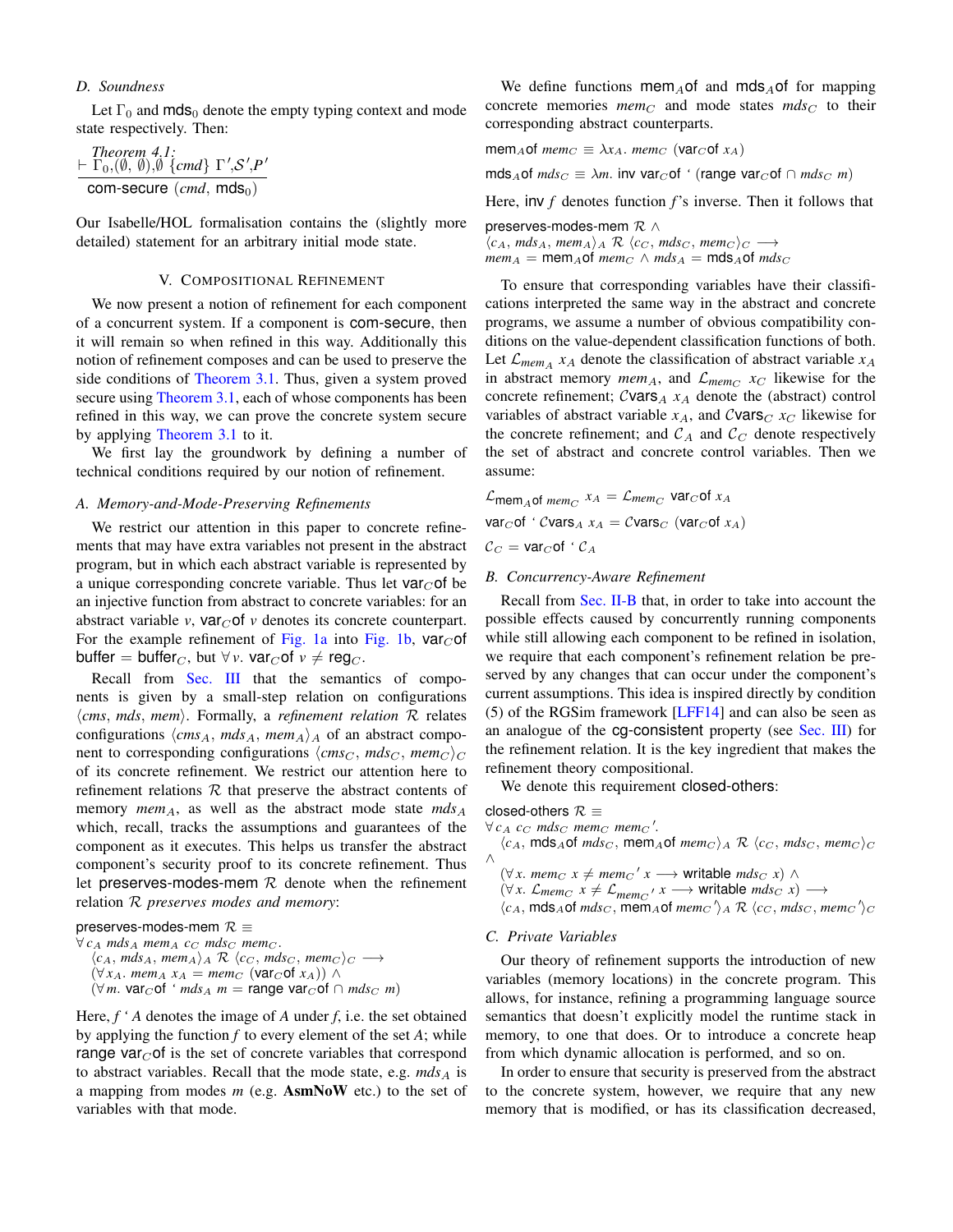by a component is also private to that component. We do so by stipulating that the refinement relation  $R$  allows such changes to occur only to variables assumed AsmNoRW, and that once any such variable is assumed private in this way, it stays so thereafter. We denote formally this requirement new-vars-private  $\mathcal{R}$ :

```
new-vars-private \mathcal{R} \equiv\forall c_A mds<sub>A</sub> mem<sub>A</sub> c_C mds<sub>C</sub> mem<sub>C</sub>.
    \langle c_A, mds_A, mem_A \rangle_A \mathcal{R} \langle c_C, mds_C, mem_C \rangle_C \longrightarrow(\forall cc' mdsc' memc'.\langle c_C, m \, ds_C, \, mem_C \rangle_C \rightsquigarrow_C \langle c_C', m \, ds_C', \, mem_C \, \rangle_C \longrightarrow(\forall v_C. (mem<sub>C</sub>' v_C \neq mem<sub>C</sub> v_C ∨
                       \mathcal{L}_{mem_C}, v_C < \mathcal{L}_{mem_C} v_C) \wedgev_C \notin \text{range var}_C of \longrightarrowv_C ∈ mds_C' AsmNoRW) ∧
          mds_C AsmNoRW – range var_Cof \subseteq mds_C' AsmNoRW –
range var_{C}of)
```
Here,  $\rightsquigarrow_C$  denotes the small-step semantics of the refined component. Note that this requirement excludes those refinements that introduce new variables used for communication or interaction between components.

## *D. Preserving Security*

Now, finally, we present the main requirement of the refinement relation for preserving com-secure, over the aforementioned technical ones. As mentioned earlier, it rests on the notion of a concrete coupling invariant for transferring, from the abstract component to its concrete refinement, the fact that the component's Low-observable timing properties are independent of non-Low data. If such an invariant can be found, it proves that the concrete component's security can be derived from the abstract one's.

To transfer security from the abstract component to its concrete refinement, we define a function  $\mathcal{B}_{C}$  of for constructing a strong low bisimulation modulo modes for the concrete component, from the one  $\beta$  used to prove the abstract component's security. This function takes the refinement relation  $R$  and the coupling invariant  $\mathcal I$  as arguments.

 $B_C$  of  $B \mathcal{R} \mathcal{I} \equiv$  $\{(\langle c_{1C}, mds_C, mem_{1C}\rangle_C,$  $\langle c_{2C}$ , *mdsc*, *mem*<sub>2C</sub> $\rangle$ *c* $)$  |  $\exists$  *lc*<sub>1A</sub> *lc*<sub>2A</sub>.  $lc_{1A}$  **R**  $\langle c_{1C}$ , *mds<sub>C</sub>*, *mem*<sub>1*C*</sub>  $\rangle$ *C* ∧  $$ *lc*1<sup>A</sup> B *lc*2<sup>A</sup> ∧  $m$ em<sub>1</sub> $_C$  =<sub>mds</sub><sub>C</sub><sup>l</sup> mem<sub>2</sub> $_C$   $\wedge$  $\langle c_{1C}, \, mds_C, \, \overline{mem}_{1C} \rangle_C$   $\mathcal{I}$   $\langle c_{2C}, \, mds_C, \, \overline{mem}_{2C} \rangle_C$ 

 $B<sub>C</sub>$  of constructs a candidate concrete bisimulation that relates any two configurations  $\langle c_{1C}$ ,  $mds_{C}$ ,  $mem_{1C} \rangle_C$  and  $\langle c_{2C}$ , *mds<sub>C</sub>*, *mem*<sub>2C</sub> $\rangle$ <sub>C</sub> when each has a corresponding (under  $R$ ) abstract configuration  $lc_{1A}$  and  $lc_{2A}$  respectively, such that the two abstract configurations are related by the abstract bisimulation  $\beta$ . Additionally, the two concrete configurations must also be related by the coupling invariant  $\mathcal I$  and be Low-equivalent modulo modes which, recall, requires that the values of all  $C$ -variables, plus all  $Low$ -variables that are assumed readable, must agree between the two.

To show that any such  $\mathcal{B}_C$  of  $\mathcal{B}$   $\mathcal{R}$   $\mathcal{I}$  really is a strong low bisimulation modulo modes, it suffices to show that the coupling invariant I is *preserved with the refinement relation*. We denote this property coupling-inv-pres  $\mathcal{B} \mathcal{R} \mathcal{I}$ . Its formal definition appears in [Fig. 5a](#page-11-0) and is also depicted graphically in [Fig. 5b,](#page-11-0) to which we will refer.

[Fig. 5b](#page-11-0) depicts a cube whose vertices are labelled  $1C$ ,  $2C'$ , 1A etc. Each corresponds to a configuration in the definition of coupling-inv-pres whose *c* and *mem* subscripts are the vertex's label. Call the plane on which the vertices  $1C$ ,  $1A$ ,  $1A'$  and  $1C'$  lie the *front* of the cube, and the plane on which the other four vertices lie the cube's *back*. Other sides of the cube can be named unambiguously.

The line labelled  $R$  that connects 1A and 1C indicates that the corresponding configurations are related by  $R$ . Notice that this is also the first premise of coupling-inv-pres. Solid lines indicate premises and dotted lines indicate conclusions.

Focusing just on the front side of the cube for now, this side depicts a fairly typical definition of refinement (that preserves abstract memory contents), although one that on its own does not preserve timing-sensitive security. It states that each single execution step  $(1C$  to  $1C')$  of the concrete component must be able to be matched by the abstract component, beginning in an  $R$ -related configuration (1A), by performing some number  $n$ of steps (1A to 1A'), so that the resulting configurations (1A' and  $1C'$ ) are  $R$ -related.

The remainder of the diagram accounts for the preservation of timing-sensitive security. It asks to consider any abstract configuration 2A that is  $\beta$ -related to 1A, any abstract configuration  $2A'$  reached from  $2A$  by performing n steps, and any concrete configuration 2C that is R-related to 2A and  $\mathcal{I}$ related to  $1C$ . Then to preserve security, there must exist a concrete configuration  $2C'$  reached in a single step from  $2C$ that is R-related to  $2A'$ , and the coupling invariant  $\mathcal I$  must relate  $1C'$  and  $2C'$ .

Notice that the back plane of the figure *inverts* the ordinary direction of refinement (from the front plane): it requires finding concrete transitions to match abstract ones, whereas the front plane requires finding abstract transitions to match concrete ones. It is well known that one can reverse the direction of refinement for deterministic programs. One way to view the obligations imposed by the back plane of the figure then is as a way of proving that the concrete component is in some sense deterministic. Because it forces finding related configurations after the same number *n* of steps as for the front plane, it effectively requires proving that the Low-observable timing behaviour of the concrete component is deterministic for any pair of concrete Low-equivalent concrete configurations. Thus, the back plane can be seen as a way to prove that the concrete component's Low-observable timing properties are independent of non-Low data.

We can now prove the main theorem that justifies when  $\mathcal{B}_C$  of  $\mathcal{B}$   $\mathcal{R}$   $\mathcal{I}$  is a strong low bisimulation modulo modes. We collect the conditions discussed so far into a single definition of what it means for a refinement relation  $R$  to preserve security, proved by an abstract bisimulation  $\beta$ , with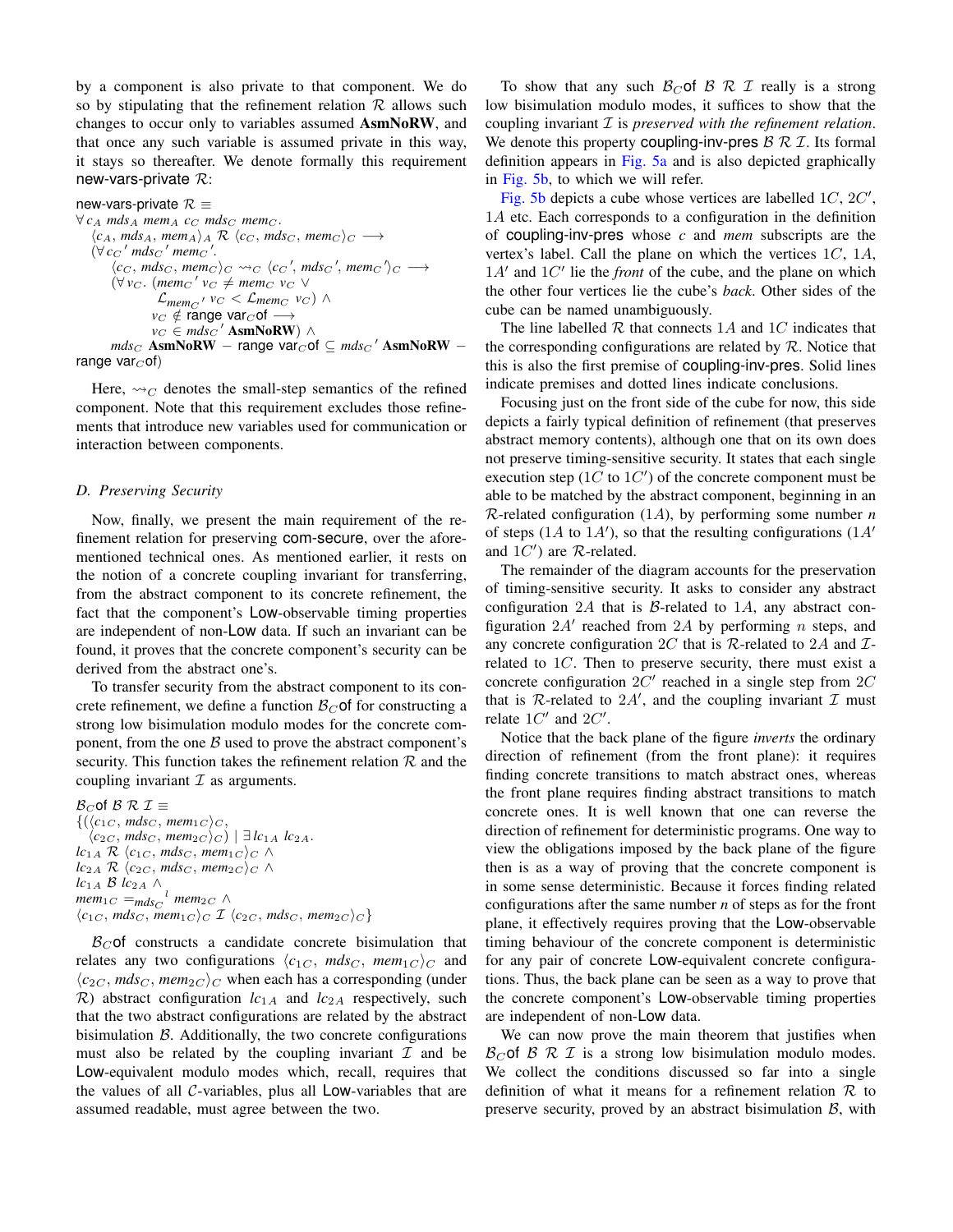## <span id="page-11-0"></span>coupling-inv-pres  $\mathcal{B} \mathcal{R} \mathcal{I} \equiv$

```
\forall c_{1A} mdsA mem<sub>1</sub>A c_{1C} mds<sub>C</sub> mem<sub>1C</sub>.
      \langle c_{1A}, d_{SA}, \textit{mem}_{1A} \rangle_A \mathcal{R} \langle c_{1C}, \textit{mds}_C, \textit{mem}_{1C} \rangle_C \longrightarrow(\forall c_1 c' mdsc' mem<sub>1</sub>c'.
               \langle c_{1C}, \, mds_C, \, mem_{1C} \rangle_C \rightsquigarrow_C \langle c_{1C}, \, mds_C, \, mem_{1C} \, \rangle_C \longrightarrow(\exists n \ c_{1A}^{\prime} m ds_{A}^{\prime} m e_{1A}^{\prime}).
                       \langle c_{1A}, mds_A, mem_{1A} \rangle_A \rightsquigarrow_A^n \langle c_{1A}', mds_A', mem_{1A} \rangle_A \wedge\langle c_{1A} \rangle, mds<sub>A</sub>', mem<sub>1A</sub>'\rangle<sub>A</sub> R \langle c_{1C} \rangle, mds<sub>C</sub>', mem<sub>1C</sub>'\rangle<sub>C</sub> \wedge(\forall c_{2A} mem<sub>2</sub>A c_{2C} mem<sub>2C</sub> c_{2A}<sup>'</sup> mem<sub>2A</sub>'.
                               \langle c_{1A}, d_{A}, d_{A}, \text{mem}_{1A} \rangle_A \mathcal{B} \langle c_{2A}, d_{A}, \text{mem}_{2A} \rangle_A \wedge\langle c_{2A}, dS_A, \text{mem}_{2A} \rangle_A \mathcal{R} \langle c_{2C}, \text{mds}_C, \text{mem}_{2C} \rangle_C \wedge\langle c_{1C}, \, mds_C, \, mem_{1C} \rangle_C \mathcal{I} \langle c_{2C}, \, mds_C, \, mem_{2C} \rangle_C \wedge\langle c_{2A}, mds_A, mem_{2A} \rangle_A \rightsquigarrow_A^n \langle c_{2A}', mds_A', mem_{2A} \rangle_A \longrightarrow\left(\exists c_{2C}' mem<sub>2C</sub>'.
                                        \langle c_{2C}, mds_C, mem_{2C} \rangle_C \rightsquigarrow_C \langle c_{2C}, mds_C, mem_{2C} \rangle_C \wedge\langle c_{2A} \rangle, mds<sub>A</sub>', mem<sub>2A</sub>'\rangle<sub>A</sub> \mathcal{R} \langle c_{2C} \rangle, mds<sub>C</sub>', mem<sub>2C</sub>'\rangle<sub>C</sub> \wedge\langle c_{1C} \rangle<sup>'</sup>, mds<sub>C</sub>', mem<sub>1</sub>C'<sub>1</sub>)<sub>C</sub> I \langle c_{2C} \rangle<sup>'</sup>, mds<sub>C</sub>', mem<sub>2C'1</sub><sup>'</sup><sub>C</sub>))))
```
(a) Formal definition of coupling-inv-pres  $\beta \mathcal{R} \mathcal{I}$ .



(b) Graphical depiction of coupling invariant preservation, coupling-inv-pres  $\beta \mathcal{R} \mathcal{I}$ .

Fig. 5: Coupling invariant preservation.

the coupling invariant  $I$ , denoted secure-refinement  $B \mathcal{R} I$ .

secure-refinement  $\mathcal{B} \mathcal{R} \mathcal{I} \equiv$ preserves-modes-mem  $\mathcal{R} \wedge$  closed-others  $\mathcal{R} \wedge$ new-vars-private  $\mathcal{R} \wedge$  cg-consistent  $\mathcal{I} \wedge$  sym  $\mathcal{I} \wedge$ coupling-inv-pres  $\mathcal{B} \mathcal{R} \mathcal{I}$ 

Notice the not-unexpected side-condition (cg-consistent) that  $I$  be preserved by the possible memory-updates performed by other components, and symmetric. Then we have that:

<span id="page-11-1"></span>

| <i>Theorem 5.1:</i><br>strong-low-bisim-mm $\beta$ | secure-refinement $\mathcal{B} \mathcal{R} \mathcal{I}$      |
|----------------------------------------------------|--------------------------------------------------------------|
|                                                    | strong-low-bisim-mm ( $B_C$ of $B \mathcal{R} \mathcal{I}$ ) |

**Proof Sketch** We need to prove that  $\mathcal{B}_C$  of  $\mathcal{B}$   $\mathcal{R}$   $\mathcal{I}$  is symmetric, satisfies cg-consistent, implies Low-equivalence modulo modes, and is preserved by the steps of the concrete component. It is easily shown symmetric, since  $\beta$  and  $\mathcal I$ are. It being cg-consistent follows because (1)  $\beta$  is, (2)  $\beta$ is closed-others, and (3)  $\mathcal I$  is cg-consistent. Finally, it is preserved locally by the component largely because it satisfies coupling-inv-pres, which guarantees that for any concrete step, there exists a matching one starting from a related state under  $\mathcal{B}_{C}$  of  $\mathcal{B} \mathcal{R} \mathcal{I}$ . The steps end in *I*-related configurations that are  $R$ -related to  $B$ -related abstract configurations. It remains to show that the two final concrete configurations, labelled  $1C'$  and  $2C'$  in [Fig. 5b,](#page-11-0) are Low-equivalent modulo modes. Because  $R$  preserves abstract memory contents, this equivalence is guaranteed to hold for all concrete variables that correspond to abstract ones (i.e. those in range var $_C$ of). For the remaining variables, new-vars-private ensures that any changes to them or their classifications cannot violate the equivalence, which held between the initial concrete states. П

## *E. Discussion*

Like  $\beta$ ,  $\mathcal I$  must be symmetric and cg-consistent; but this is where the similarity to  $\beta$  ends. Specifically,  $\mathcal I$  need not imply that memory contents are secure. Its job is merely to ensure that the second initial concrete configuration (labelled 2C in [Fig. 5b\)](#page-11-0), is *synchronised* with the first (1C). To see why, consider the case where an abstract action is refined to multiple concrete ones, as occurs for instance in the refinement of the addition statement in [Fig. 2a](#page-4-1) to [Fig. 2b.](#page-4-1) Then there will exist multiple concrete configurations each related to the same abstract configuration under  $\mathcal{R}$ , where some are direct predecessors of others under the concrete transition relation  $\rightsquigarrow_C$ . The coupling invariant's job is to exclude configurations for  $2C$  that do not correspond to the same point in time as  $1C$ . Doing so requires only talking about the location within the component's program to which each configuration corresponds.

For example, let  $1C$  be the configuration corresponding to the execution of the second skip statement of the then-branch of [Fig. 2b,](#page-4-1) and 1A be the  $\mathcal{R}$ -related configuration corresponding to the execution of the statement  $x := y$  in [Fig. 2a.](#page-4-1) For illustration, let 2A be the B-related configuration corresponding to the addition statement  $x := y + z$  in [Fig. 2a.](#page-4-1) Then there are multiple choices for  $2C$ , that are all R-related to this 2A: for instance both of the configurations relating to the execution of the assignments to reg1 $<sub>C</sub>$  and reg2 $<sub>C</sub>$ .</sub></sub> However, of these, only the  $reg2_C$  assignment statement is synchronised with  $1C$ , the second skip statement of the thenbranch. Recall from [Sec. II-B](#page-2-1) that the coupling invariant for this example relates the second skip statement of the thenbranch to the reg $2<sub>C</sub>$  assignment statement of the else-branch. Indeed, the  $reg2<sub>C</sub>$  assignment is the *only* one that is both related under this coupling invariant to  $1C$  (the second skip statement), and related under  $R$  to  $2A$  (the addition statement). In this way, the coupling invariant makes sure the right choice for  $2C$  is made. Its preservation ensures that the concrete program's Low-observable timing behaviour is independent of non-Low data, by ensuring in this case that the execution of the two branches of the if-statement remain synchronised.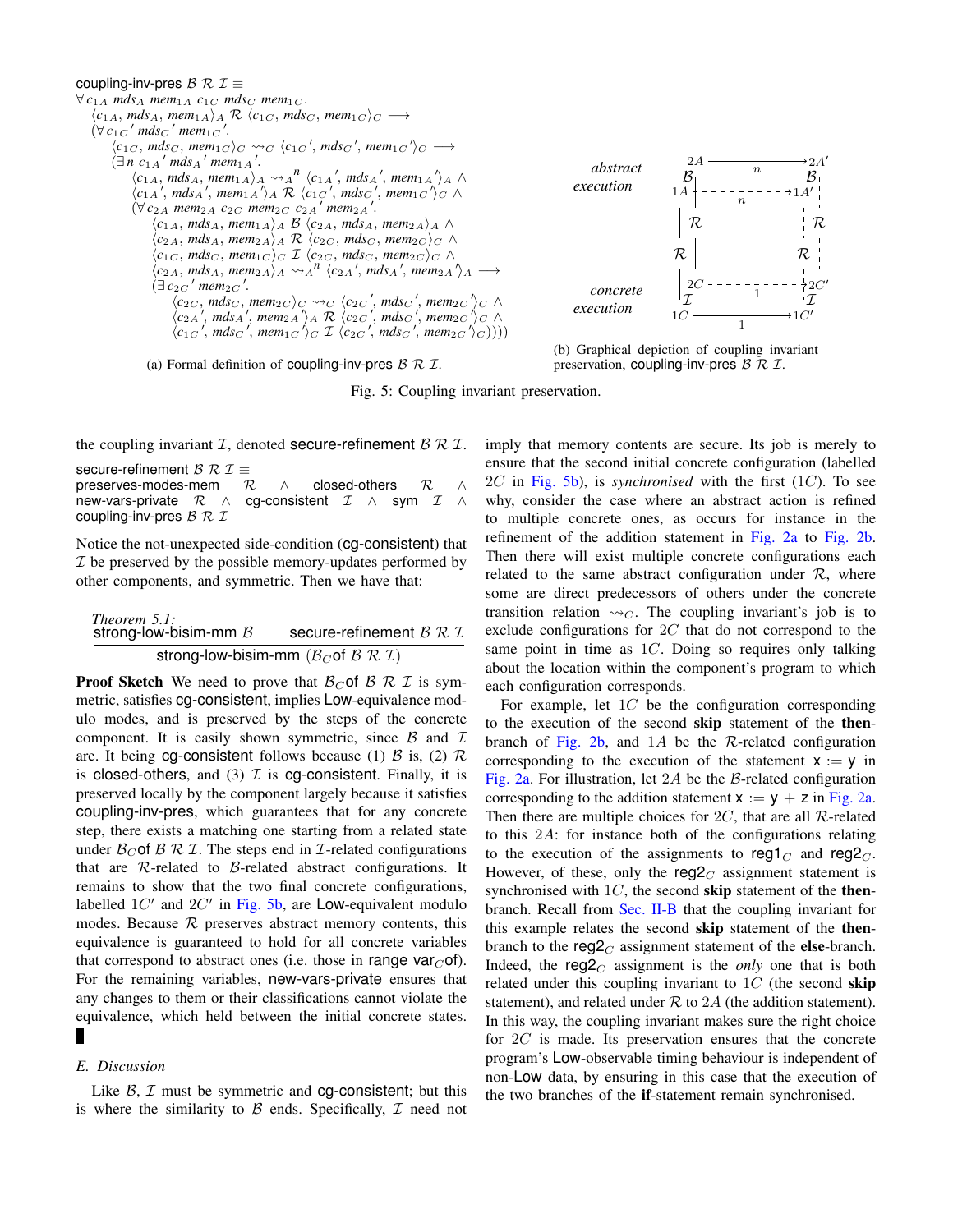Note that in the example above there are other possibilities for 2A, namely those configurations corresponding to the execution of  $x := y$  (which, recall, is the statement to which 1A corresponds). In this situation, our refinement theory demands proving the triviality that a program's execution is synchronised with itself, and so places the trivial requirement on coupling invariants to relate configurations whose commands are identical.

# *F. Compositional, Whole-System Refinement*

We can of course lift [Theorem 5.1](#page-11-1) to entire systems, via [Theorem 3.1,](#page-6-1) by proving that the refinement relations (when applied to their respective components) preserve sound-mode-use, the side condition on [Theorem 3.1.](#page-6-1)<sup>[2](#page-12-1)</sup> Recall that this condition requires that: (1) all components guarantee the assumptions of all others, and (2) all components adhere to their own guarantees. (1) is a global property of the entire system, while (2) is a property of each component.

In our Isabelle/HOL formalisation, we consider the case in which the set of all new concrete variables (i.e. those not in range var $C$  of) is partitioned between the various components, setting the assumptions and guarantees of each component statically to ensure that its new concrete variables remain private to it. In this situation, we prove that (1) is preserved under refinement, by proving that every execution of the concrete system has a corresponding execution in the abstract system. This result is similar in spirit to those for other compositional theories of refinement [\[LFF14\]](#page-14-20). From this we derive that the set of reachable memories and mode states for the concrete system corresponds to the same set for the abstract system, from which we derive that (1) is preserved.

Proving that (2) holds for an individual refined component can either be done using an appropriate type system (we defined one based on [\[MSS11\]](#page-14-14) and proved it sound in our formalisation), or by adding an extra condition on the refinement relations R. Our Isabelle/HOL formalisation defines one such condition and proves it sufficient.

Our formalisation contains the full statement of the preservation of sys-secure under refinement.

## VI. SIMPLE REFINEMENT

<span id="page-12-0"></span>We now exercise the theory of [Sec. V](#page-9-0) by considering the class of *simple* components that do not branch on non-Low data. By this, we mean formally that their abstract bisimulation relation B only ever relate configurations  $\langle c_{1A},$  $mds_A$ ,  $mem_{1A}$  and  $\langle c_{2A}$ ,  $mds_A$ ,  $mem_{2A}$  for which  $c_{1A}$  $= c_{2A}$ . We denote this property bisim-simple B and use the term "simple" to refer interchangeably to the bisimulation  $B$ and the abstract component it proves secure.

bisim-simple  $\mathcal{R}_A \equiv$ 

 $\forall c_{1A}$  *mds* mem<sub>1A</sub>  $c_{2A}$  mem<sub>2A</sub>.

 $(\langle c_{1A}, mds, mem_{1A}\rangle_A, \langle c_{2A}, mds, mem_{2A}\rangle_A) \in \mathcal{R}_A \longrightarrow$  $c_{1A} = c_{2A}$ 

<span id="page-12-1"></span><sup>2</sup>An alternative would be to prove it directly for the refined system [\[MMOPW15\]](#page-14-17), or have it enforced using dynamic monitoring [\[ACM15\]](#page-14-21).

The Low-observable timing behaviour of simple components depends only on Low data. Recall that the purpose of the coupling invariant  $\mathcal I$  is to ensure this kind of timingindependence. Thus one might expect that, for such components, we can securely refine them under a much simpler notion of refinement without need of a coupling invariant.

We prove this true. We define a much simpler notion of secure refinement, secure-refinement-simple. Then we define a very simple coupling invariant,  $\mathcal{I}_{\text{simple}}$ , and prove that secure-refinement-simple implies secure-refinement with  $\mathcal{I}_{\text{simple}}$ .

secure-refinement-simple has no coupling invariant and, of the conditions depicted in [Fig. 5b,](#page-11-0) requires proving just those that correspond to the front face of the cube. However, it also places some side-conditions on the refinement relation  $R$  that make explicit the requirement that it is not allowed to introduce branching on non-Low data, nor have the Low-observable timing properties of the refinement depend on non-Low data. These side conditions are in many ways far more intuitive than those of coupling-inv-pres from [Sec. V.](#page-9-0)

To satisfy these side conditions one must supply a function *abs-steps* that, given a pair of R-related abstract and concrete configurations, returns a natural number *n* that is the number of abstract execution steps that need to be performed to match a single concrete execution step from the given respective configurations. We use *abs-steps* to assert that the timing behaviour of the refined component depends only on Low data.

We collect the side conditions in a predicate that we denote simple-refinement-safe, parameterised by *abs-steps*:

```
simple-refinement-safe B R abs-steps ≡
```

```
∀ cA mdsA mem1A mem2A cC mdsC mem1C mem2C .
    \langle c_A, mds_A, mem_{1A}\rangle_A \mathcal{B} \langle c_A, mds_A, mem_{2A}\rangle_A \wedge\langle c_A, mds_A, mem_{1A}\rangle_A \mathcal{R} \langle c_C, mds_C, mem_{1C}\rangle_C \wedge\langle c_A, mds_A, mem_{2A}\rangle_A \mathcal{R} \langle c_C, mds_C, mem_{2C}\rangle_C \longrightarrowstops \langle c_C, mds_C, mem_{1C}\rangle_C = stops \langle c_C, mds_C, mem_{2C}\rangle_C \wedgeabs-steps \langle c_A, mds_A, mem_{1A} \rangle_A \langle c_C, mds_C, mem_{1C} \rangle_C =abs-steps \langle c_A, mds_A, mem_{2A} \rangle_A \langle c_C, mds_C, mem_{2C} \rangle_C \wedge(\forall mds_1c' mds_2c' mem_1c' mem_2c' c_1c' c_2c'.\langle c_C, mds_C, mem_{1C}\rangle_C \rightsquigarrow_C \langle c_{1C}, mds_{1C}, mem_{1C}\rangle_C \wedge\langle c_C, mds_C, mem_{2C} \rangle_C \rightsquigarrow_C \langle c_{2C}, mds_{2C}, mem_{2C} \rangle_C \longrightarrowc_{1C}' = c_{2C}' \wedge mds_{1C}' = mds_{2C}'
```
It considers two concrete configurations with identical commands and mode states (but possibly differing memories), that are  $R$ -related to a pair of  $B$ -related abstract configurations. Thus the two concrete configurations disagree only on non-Low memory locations. It asserts that the two configurations must agree on (1) whether the concrete component terminates, and (2) how long it takes to execute, and, thus, asserts that these properties cannot depend on non-Low data. The final outermost conjunct requires that  $R$  never introduce new branching on non-Low data.

Our simpler notion of refinement, which corresponds to just the front face of the cube in [Fig. 5b,](#page-11-0) we denote simple-refinement-pres. Its formal definition appears in [Fig. 6.](#page-13-2)

We can now define secure-refinement-simple.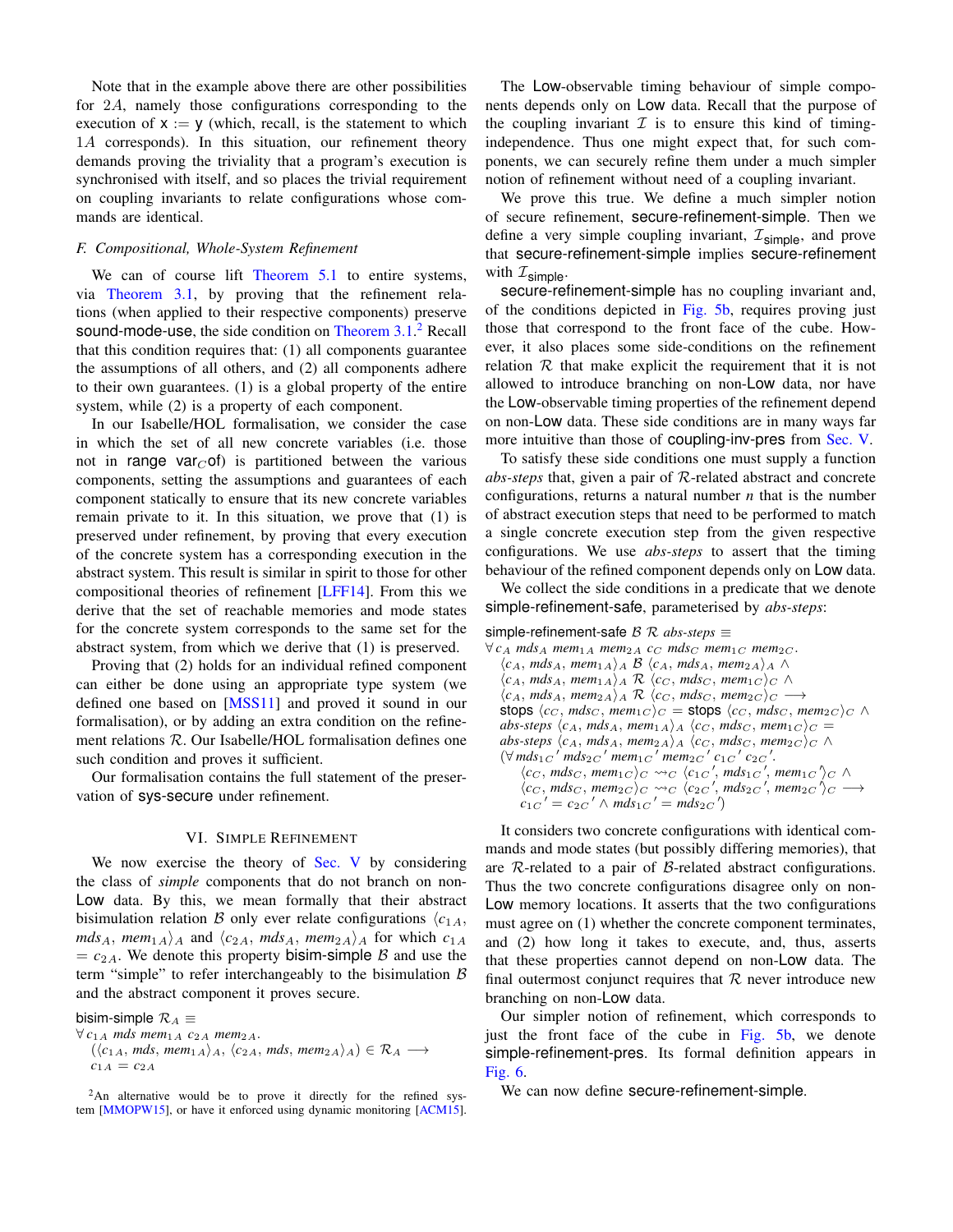# <span id="page-13-2"></span>simple-refinement-pres  $R$  *abs-steps*  $\equiv$

 $\forall$   $c_{1A}$  *mdsA mem*<sub>1</sub>A  $c_{1C}$  *mds<sub>C</sub> mem*<sub>1C</sub> *n*.  $\langle c_{1A}, d_{A}, d_{A}, \dots, d_{1A} \rangle_A \otimes \langle c_{1C}, d_{A}, \dots, d_{C} \rangle_C \wedge$  $n =$  $abs\text{-steps } \langle c_{1A}, \text{mds}_A, \text{mem}_1 \rangle_A \langle c_{1C}, \text{mds}_C, \text{mem}_1 \rangle_C \longrightarrow$  $(\forall c_{1C}$ <sup>'</sup>  $mds_{C}$ <sup>'</sup>  $mem_1C$ '.  $\langle c_{1C}, \text{mds}_C, \text{mem}_1c \rangle_C \rightsquigarrow_C \langle c_{1C}, \text{mds}_C, \text{mem}_1c \rangle_C \longrightarrow$  $(\exists c_{1A}^{\prime} \text{ mds}_{A}^{\prime} \text{ mem}_1 \text{A}^{\prime}.$  $\langle c_{1A}, mds_A, mem_{1A} \rangle_A \rightsquigarrow_A^n \langle c_{1A}', mds_A', mem_{1A} \rangle_A \wedge$  $\langle c_{1A} \rangle$ , *mds*<sub>A</sub>', *mem*<sub>1A</sub>' $\rangle$ <sub>A</sub> R  $\langle c_{1C} \rangle$ , *mds<sub>C</sub>'*, *mem*<sub>1C</sub>' $\rangle$ <sub>C</sub>))

Fig. 6: Simple refinement, for simple components.

secure-refinement-simple *B R abs-steps* ≡ preserves-modes-mem  $R \wedge \neg$  closed-others  $R \wedge \neg$ new-vars-private R ∧ simple-refinement-safe B R *abs-steps* ∧ simple-refinement-pres R *abs-steps*

Let  $\mathcal{I}_{\text{simple}}$  be the coupling invariant that requires (only) that the commands of the two concrete configurations agree.

 $\mathcal{I}_{\sf simple}$   $\equiv$  $\{(\langle c_{1C} \rangle m ds_{1C}, \textit{mem}_{1C} \rangle_C, \langle c_{2C}, \textit{mds}_{2C}, \textit{mem}_{2C} \rangle_C) | c_{1C} = c_{2C} \}$ 

Note that  $\mathcal{I}_{\text{simple}}$  is trivially symmetric and satisfies cg-consistent, since it doesn't talk at all about memory. Then:

*Theorem 6.1:* bisim-simple  $B$ secure-refinement-simple B R *abs-steps* secure-refinement  $\mathcal{B} \mathcal{R} \mathcal{I}_{simple}$ 

# VII. RELATED WORK

<span id="page-13-0"></span>We compare our two main contributions separately to the most closely related work.

#### *A. Dependent Type Systems*

Dependent security type systems have become increasingly well studied of late. To our knowledge, Zheng and Myers [\[ZM04\]](#page-14-23), [\[ZM07\]](#page-14-1) proposed the first dependent security type system for dealing with dynamic changes to runtime security labels in the context of Jif. A number of functional languages have been developed with dependent type systems, used to encode value-dependent information flow properties, e.g. Fine  $[SCC10]$  and its successor  $F^*$   $[SCF^+11]$  $[SCF^+11]$ .

In the context of imperative languages, Deputy  $[CHA<sup>+</sup>07]$  $[CHA<sup>+</sup>07]$ and Xanadu [\[Xi00\]](#page-14-25) both incorporate dependent type systems. Here the focus is on execution safety rather than enforcing noninterference.

The only dependent security type system we are aware of for a concurrent software language is the very recent work of Li et al. [\[LNNF16\]](#page-14-10), who present a dependent type system for a form of value-dependent noninterference for a language with concurrent components that communicate by message-passing, similar to a process calculus. Here each component has its own private memory, but components do not share memory.

Zhang et al. also recently developed the hardware design language SecVerilog [\[ZWSM15\]](#page-14-5), which incorporates dependent security types for enforcing timing-sensitive information

flow security and allows describing hardware modules that operate in parallel to each other.

In contrast, our type system is the first we are aware of for compositionally reasoning about concurrent programs that share memory.

#### *B. Refinement*

Refinement is relatively well studied in the context of noninterference. Jacob first pointed out that noninterference is not always preserved by refinement [\[Jac88\]](#page-14-26), a result since referred to as the *refinement paradox*.

Approaches to preserving noninterference under refinement have included strengthening the noninterference property sufficiently so that it is guaranteed to always be preserved by refinement [\[Low07\]](#page-14-27), or restricting the definition of refinement to preserve noninterference [\[Man01\]](#page-14-28).

In the context of preserving noninterference for concurrent systems under compositional refinement, where each component is refined individually, [\[ML09\]](#page-14-29) consider this question in the context of the process algebra CSP [\[Hoa85\]](#page-14-30), in the absence of shared memory. Our theory is the first we are aware of that considers preserving timing-sensitive noninterference for concurrent shared memory programs under compositional refinement.

Our approach is heavily influenced by the RGSim framework [\[LFF14\]](#page-14-20), a compositional refinement framework aimed at preserving ordinary safety properties and, in later work liveness ones too [\[LFS14\]](#page-14-31), but not noninterference. Our framework effectively shows how to strengthen compositional refinement in order to preserve timing-sensitive noninterference.

## VIII. CONCLUSION

<span id="page-13-1"></span>We have presented the first dependent type system for compositionally verifying timing-sensitive, value-dependent noninterference for concurrent programs with shared-memory. Our type system deeply embeds types as sets of predicates, so that type comparisons are phrased in terms of predicate entailment, to ease automation. It tracks a set of predicates about what is known to be true at the current point in the program, and its rules support rewriting of the typing context to deal with the possible modifications to variables by other threads.

We also presented the first theory of compositional refinement for preserving timing-sensitive noninterference for concurrent, shared-memory programs when refining each of the program's threads one-at-a-time. It makes use of coupling invariants to prove that the refinement relation correctly preserves the constant-time nature of the original program. We showed that for simple programs that do not branch on confidential data, one can dispense with coupling invariants by instead proving directly that the refinement relation neither introduces publicly observable timing dependencies on confidential data, nor new branching on confidential data.

Our work here rests on an underlying foundation [\[Mur15\]](#page-14-15), [\[MSS11\]](#page-14-14) for reasoning about noninterference for concurrent programs rooted in assume-guarantee style reasoning [\[Jon81\]](#page-14-32).